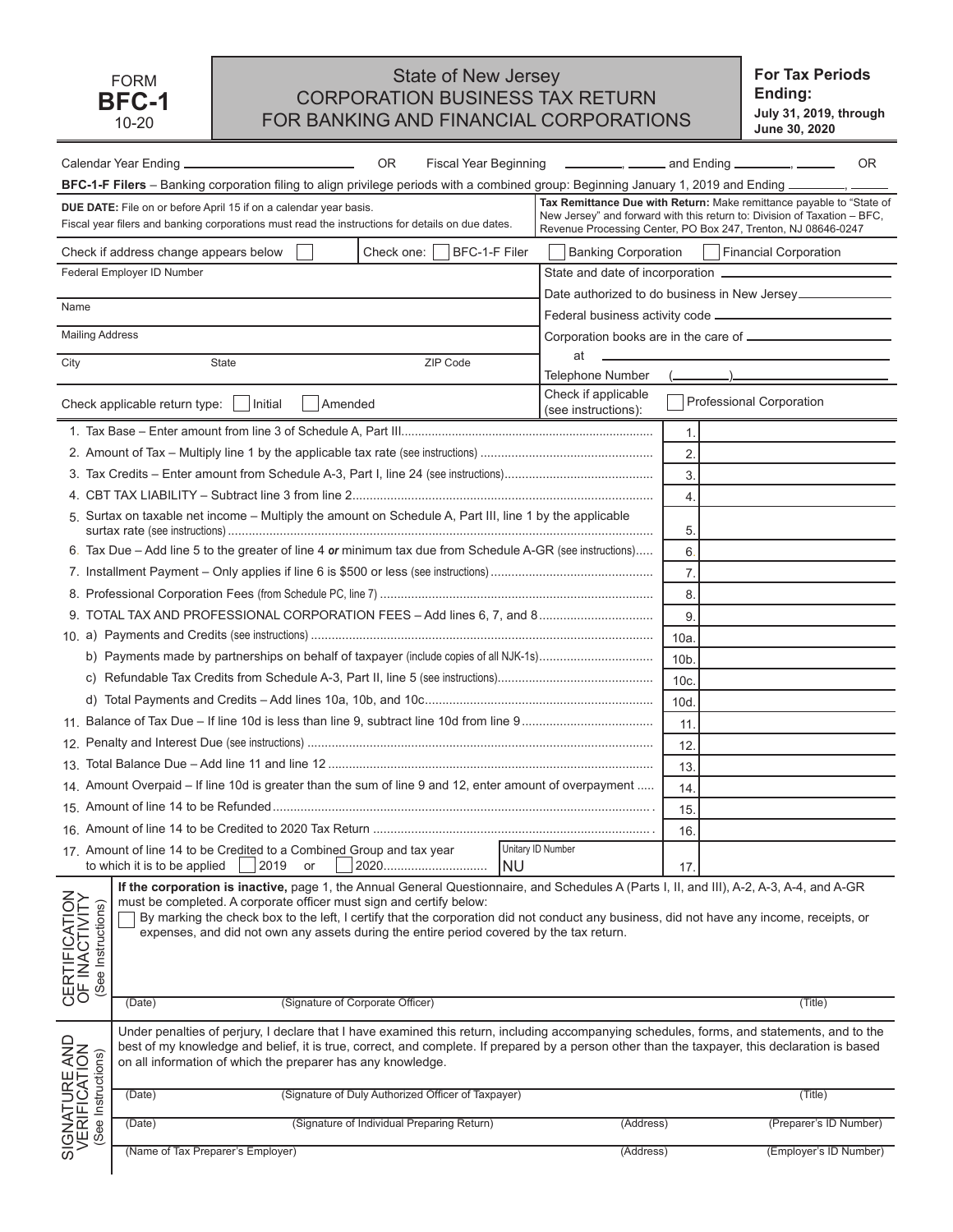#### **ANNUAL GENERAL QUESTIONNAIRE (See Instructions)**

All taxpayers must answer the following questions. Riders must be provided where necessary.

- 1. Type of business Principal products handled
- 2. State the location of the actual seat of management or control of the corporation

3. Did one or more other corporations own beneficially, or control, a majority of the stock of taxpayer corporation or did the same interests own beneficially, or control, a majority of the stock of taxpayer corporation and of one or more other corporations?  $\vert$  Yes. Provide a rider indicating the name and FEIN of the controlled corporation, the name and FEIN of the controlling/parent corporation, and the percentage of stock owned or controlled. OR No.

- 4. These questions must be answered by corporations with a controlling interest in certain commercial property.
	- (a) During the period covered by the return, did the taxpayer acquire or dispose of directly or indirectly a controlling interest in certain commercial property?  $\Box$  Yes. Answer question 3b below. OR  $\Box$  No.
	- (b) Was the CITT-1, *Controlling Interest Transfer Tax,* or CITT-1E, *Statement of Waiver of Transfer Tax,* filed with the Division of Taxation?  $\vert$  Yes. Provide a rider indicating the information and include a copy of the CITT-1 or CITT-1E filed. OR  $\vert$  No. Provide a rider indicating the name and FEIN of the transferee, the name and FEIN of the transferor, and the assessed value of the property.
- 5. Does this corporation own any Qualified Subchapter S Subsidiaries (QSSS)? Yes. Provide a rider indicating the name, address, and FEIN of the subsidiary, whether the subsidiary made a New Jersey QSSS election, and whether the activities of the subsidiary are included in this return. OR No.
- 6. Did the taxpayer receive any deemed repatriation dividends reported under IRC §965 from a subsidiary in the taxpayer's federal tax year 2017 or 2018 for which the taxpayer files a New Jersey 2017, 2018, or 2019 tax return? Yes. Provide a rider indicating the name and FEIN of the subsidiary, the amount of deemed repatriation dividends, and indicate on which New Jersey return the income was included.  $OR | No$ .
- 7. If the taxpayer is a unitary subsidiary of a combined group filing a New Jersey combined return from which the taxpayer is excluded,did the taxpayer distribute dividends or deemed dividends in the current tax year? Yes. Provide a rider indicating the name and FEIN of the entity to which the dividends were paid (deemed), the amount of dividends, and unitary ID number of the combined group.  $OR$  No.
- 8. Is the taxpayer an intangible holding company or is the taxpayer's income, directly or indirectly, from intangible property or related service activities that are deductible against the income of members of a combined group? Sec. Provide a rider indicating the names and ID numbers of the combined group or the related members and detail the taxpayer's income that is deductible against their income.  $OR \Box No$ .
- 9. If the taxpayer had income from sources outside the United States, is it included in entire net income on Schedule A, Part II, line 20?  $\Box$  Yes. OR No. Provide a rider indicating such items of gross income, the source, the deductions and the amount of foreign taxes paid. Enter on Schedule A, Part II, line 10, the difference between the net of such income and the amount of foreign taxes paid not previously deducted.
- 10. Does the taxpayer have related parties or affiliates that file combined returns in New Jersey? | Yes. OR | No.
- 11. Does the taxpayer file as part of a group filing combined returns/reports in other states with corporations that either do not file New Jersey returns or file separate New Jersey returns?  $\Box$  Yes. OR  $\Box$  No.
- 12. Is the taxpayer part of a group that files a New Jersey combined return, but is excluded from the combined return?  $\Box$  Yes. Provide information below.  $OR$  | | No.
	- Name of the managerial member of the combined group:

|                                                                                    | 13. Has the taxpayer or the preparer completing this return on the taxpayer's behalf taken any uncertain tax positions when filing this return or their |
|------------------------------------------------------------------------------------|---------------------------------------------------------------------------------------------------------------------------------------------------------|
| federal tax return? Yes. Include a rider detailing the information. $OR \cap No$ . |                                                                                                                                                         |

- 14. Does the taxpayer own or lease real *or* tangible property:
	- (a) in New Jersey?  $\Box$  Yes. OR  $\Box$  No.
	- (b) outside New Jersey?  $\Box$  Yes. Provide information below. OR  $\Box$  No. List the states, political subdivisions, and foreign nations (as applicable): <sub>-</sub>
- 15. What percentage of the taxpayer's worldwide property, real or tangible, is inside the United States? \_
- 16. Does the taxpayer have payroll: (a) in New Jersey? |  $\forall$ es. OR | No.
	- (b) outside New Jersey?  $\vert \vert$  Yes. Provide information below. OR  $\vert \vert$  No.
	- List the states, political subdivisions, and foreign nations (as applicable):
- 17. What percentage of the taxpayer's worldwide payroll is inside the United States?
- 18. Is 20 percent or more of either or both the taxpayer's property and payroll inside the United States? **T** Yes. OR T No.
- 19. Does the taxpayer own a disregarded entity or utilize a disregarded entity of a related party? Tes. Include a rider with the entity's name and tax ID number.  $OR \mid \text{No.}$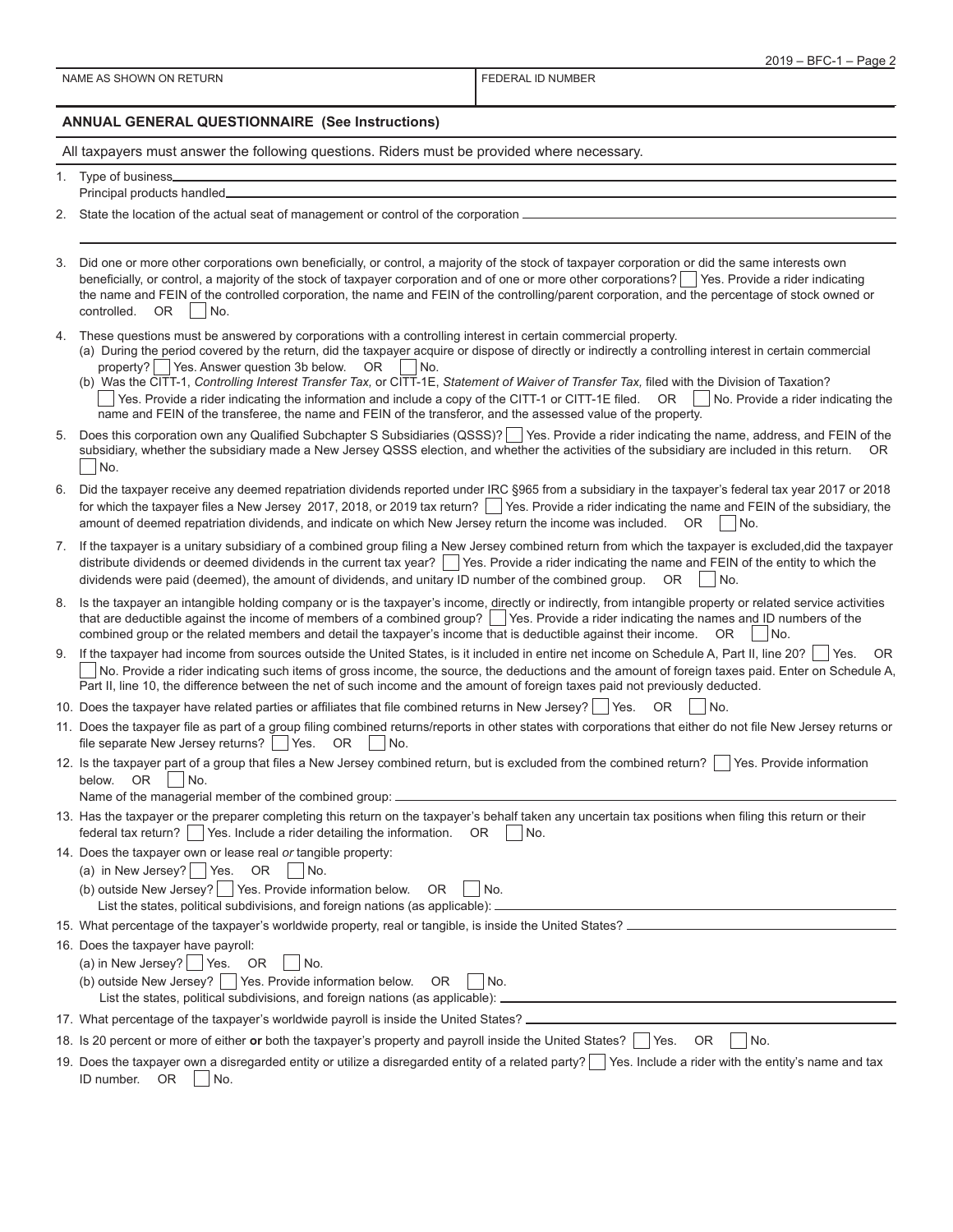# Schedule A **CALCULATION OF NEW JERSEY TAXABLE NET INCOME (SEE INSTRUCTIONS) EVERY CORPORATION MUST COMPLETE PARTS I, II AND III OF THIS SCHEDULE**

#### **PART I – COMPUTATION OF ENTIRE NET INCOME** (All data must match the federal pro forma or federal return, whichever is applicable.)

|     | <b>Income</b>                                                                                                                                                                                                      |                |  |
|-----|--------------------------------------------------------------------------------------------------------------------------------------------------------------------------------------------------------------------|----------------|--|
|     |                                                                                                                                                                                                                    | 1a.            |  |
|     |                                                                                                                                                                                                                    | 1 <sub>b</sub> |  |
|     | (C)                                                                                                                                                                                                                | 1c.            |  |
|     |                                                                                                                                                                                                                    | 2.             |  |
|     |                                                                                                                                                                                                                    | 3.             |  |
|     |                                                                                                                                                                                                                    | 4a.            |  |
|     | (b) Gross Foreign Derived Intangible Income (see instructions) (include copy of federal Form 8993)                                                                                                                 | 4b.            |  |
|     | Gross Global Intangible Low-Taxed Income (see instructions) (include copy of federal Form 8992)                                                                                                                    | 4c.            |  |
|     |                                                                                                                                                                                                                    | 5.             |  |
| 6.  |                                                                                                                                                                                                                    | 6.             |  |
| 7.  |                                                                                                                                                                                                                    | 7.             |  |
| 8.  |                                                                                                                                                                                                                    | 8.             |  |
| 9.  |                                                                                                                                                                                                                    | 9.             |  |
| 10  |                                                                                                                                                                                                                    | 10.            |  |
|     |                                                                                                                                                                                                                    | 11.            |  |
|     | <b>Deductions</b>                                                                                                                                                                                                  |                |  |
|     |                                                                                                                                                                                                                    | 12.            |  |
| 13. |                                                                                                                                                                                                                    | 13.            |  |
| 14. |                                                                                                                                                                                                                    | 14.            |  |
| 15. |                                                                                                                                                                                                                    | 15.            |  |
| 16. |                                                                                                                                                                                                                    | 16.            |  |
| 17. |                                                                                                                                                                                                                    | 17.            |  |
| 18. |                                                                                                                                                                                                                    | 18.            |  |
| 19. |                                                                                                                                                                                                                    | 19.            |  |
| 20. | Depreciation (from federal Form 4562, include a copy) less depreciation claimed elsewhere on return                                                                                                                | 20.            |  |
|     |                                                                                                                                                                                                                    | 21.            |  |
|     |                                                                                                                                                                                                                    | 22.            |  |
| 23. |                                                                                                                                                                                                                    | 23.            |  |
| 24. |                                                                                                                                                                                                                    | 24.            |  |
| 25. |                                                                                                                                                                                                                    | 25.            |  |
| 26. |                                                                                                                                                                                                                    | 26.            |  |
| 27. |                                                                                                                                                                                                                    | 27.            |  |
|     | 28. Taxable income before federal net operating loss deductions and federal special deductions -<br>Subtract line 27 from line 11 (Must agree with line 28, page 1 of the Unconsolidated federal Form 1120, or the | 28.            |  |

### **PART II – NEW JERSEY MODIFICATIONS TO ENTIRE NET INCOME**

| 1. Taxable income/(loss) before federal net operating loss deductions and special deductions (from |  |
|----------------------------------------------------------------------------------------------------|--|
|                                                                                                    |  |

| <b>Additions</b>                                                                                          |     |  |
|-----------------------------------------------------------------------------------------------------------|-----|--|
|                                                                                                           |     |  |
|                                                                                                           |     |  |
| 4. Interest on federal, state, municipal, and other obligations not included in line 1 (see instructions) |     |  |
|                                                                                                           |     |  |
|                                                                                                           | 6   |  |
|                                                                                                           |     |  |
|                                                                                                           |     |  |
|                                                                                                           | 9   |  |
|                                                                                                           | 10. |  |
|                                                                                                           | 11. |  |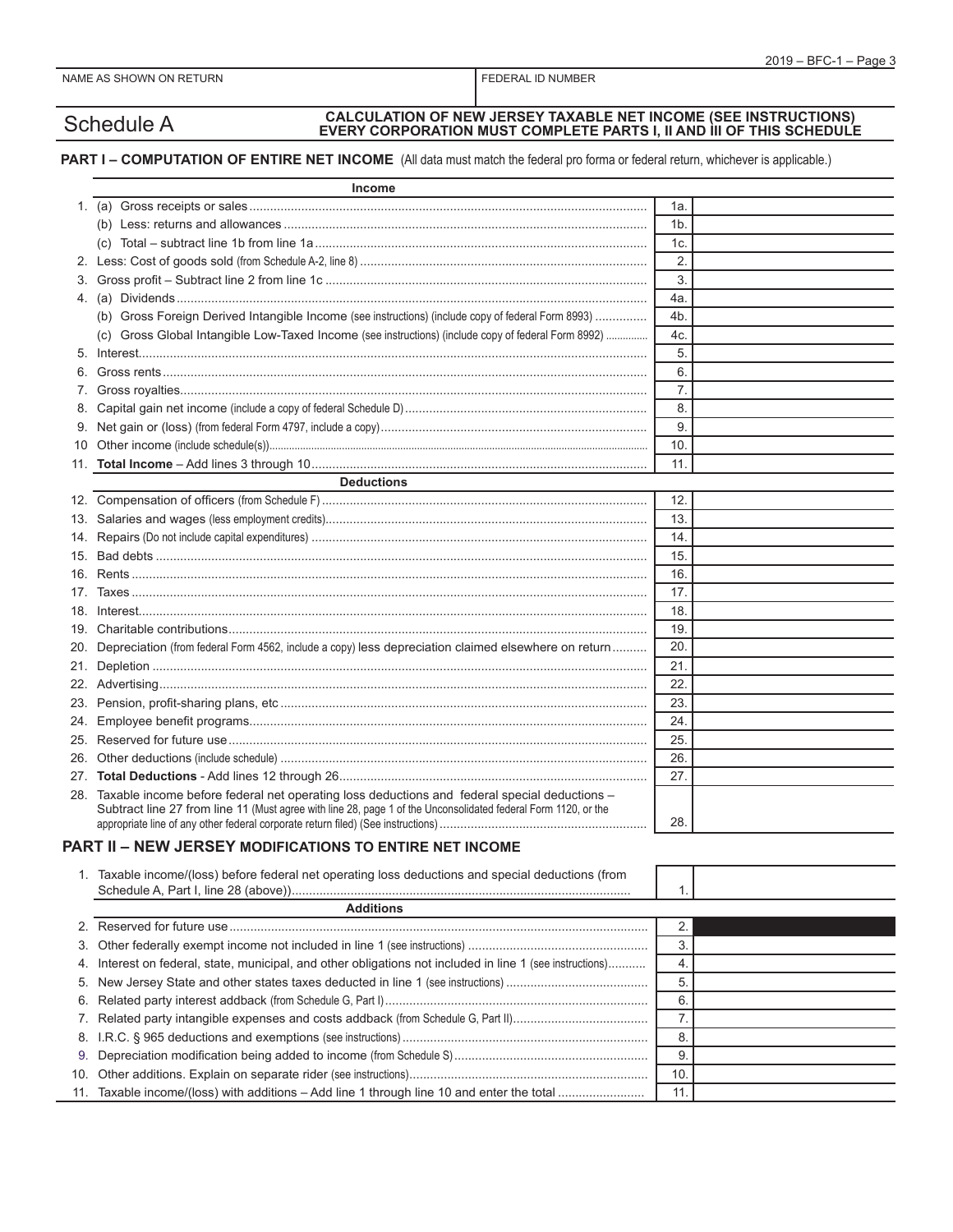# Schedule A **CALCULATION OF NEW JERSEY TAXABLE NET INCOME (SEE INSTRUCTIONS) EVERY CORPORATION MUST COMPLETE PARTS I, II AND III OF THIS SCHEDULE**

|                                                                                                        | <b>Deductions</b>                                                                                                                                                                                                                                             |                 |  |
|--------------------------------------------------------------------------------------------------------|---------------------------------------------------------------------------------------------------------------------------------------------------------------------------------------------------------------------------------------------------------------|-----------------|--|
| 12.                                                                                                    |                                                                                                                                                                                                                                                               | 12.             |  |
| 13.                                                                                                    |                                                                                                                                                                                                                                                               |                 |  |
| 14.                                                                                                    | (a) Enter the I.R.C. § 250(a) deduction amount allowed federally for GILTI if GILTI is included on                                                                                                                                                            | 14a.            |  |
|                                                                                                        | (b) Enter the I.R.C. § 250(a) deduction amount allowed federally for FDII if FDII is included on line                                                                                                                                                         | 14b.            |  |
| 15.                                                                                                    | I.R.C. § 78 Gross-up included in line 1 (do not include dividends that were excluded/deducted elsewhere)                                                                                                                                                      | 15.             |  |
| 16.                                                                                                    |                                                                                                                                                                                                                                                               | 16.             |  |
| 17a. l                                                                                                 |                                                                                                                                                                                                                                                               | 17a.            |  |
| 17b. .                                                                                                 |                                                                                                                                                                                                                                                               | 17 <sub>b</sub> |  |
| 18.                                                                                                    |                                                                                                                                                                                                                                                               | 18.             |  |
| 19.                                                                                                    |                                                                                                                                                                                                                                                               | 19.             |  |
|                                                                                                        | Taxable Net Income/(Loss) Calculation                                                                                                                                                                                                                         |                 |  |
|                                                                                                        |                                                                                                                                                                                                                                                               | 20.             |  |
| 21.                                                                                                    | Allocation factor from Schedule J (if all receipts were derived from only New Jersey sources, enter 1.000000)                                                                                                                                                 | 21.             |  |
| 22.                                                                                                    | Allocated entire net income/(loss) before net operating loss deductions and dividend exclusion -                                                                                                                                                              | 22.             |  |
|                                                                                                        | 23. Prior year net operating loss (PNOL) deduction (from Form 500, Section A) (Amount entered cannot be more                                                                                                                                                  |                 |  |
| 24. Allocated entire net income before post allocation net operating loss deduction - Subtract line 23 |                                                                                                                                                                                                                                                               | 24.             |  |
| 25.                                                                                                    | Post allocation net operating loss (NOL) deduction (from Form 500, Section B) (Amount entered cannot be                                                                                                                                                       |                 |  |
| 26.                                                                                                    | Allocated entire net income before allocated dividend exclusion - Subtract line 25 from line 24 (If                                                                                                                                                           | 26.             |  |
| 27.                                                                                                    | Allocated Dividend Exclusion (from Schedule R, Part I or Part III, whichever is applicable) (see instructions)                                                                                                                                                | 27.             |  |
| 28.                                                                                                    | If Schedule R, Part III, was completed, enter amount from Schedule RT, Part I, line 2, if applicable                                                                                                                                                          | 28.             |  |
| 29.                                                                                                    |                                                                                                                                                                                                                                                               | 29.             |  |
| 30.                                                                                                    | Allocated dividend income from certain subsidiaries, if applicable (From Schedule R)                                                                                                                                                                          | 30.             |  |
| 31.                                                                                                    |                                                                                                                                                                                                                                                               | 31.             |  |
| 32.                                                                                                    | 32a.                                                                                                                                                                                                                                                          |                 |  |
|                                                                                                        | (b) Allocated I.B.F. Exclusion (Multiply line 32a (I.B.F. exclusion) by line 21 (allocation factor from Schedule J))                                                                                                                                          | 32b.            |  |
|                                                                                                        |                                                                                                                                                                                                                                                               | 33.             |  |
|                                                                                                        | Did the taxpayer have any discharge of indebtedness excluded from federal taxable income<br>in the current tax year pursuant to subparagraph (A), (B), or (C) of paragraph (1) of<br>subsection (a) of IRC § 108 Yes. See instructions for Form 500. OR   No. |                 |  |

#### **PART III – COMPUTATION OF NEW JERSEY TAX BASE**

|                                                                                                  | 2a. |  |
|--------------------------------------------------------------------------------------------------|-----|--|
|                                                                                                  | 2b. |  |
| 3. Tax Base – Add line 1 to line 2a or 2b, if applicable. Enter total here and on line 1, page 1 |     |  |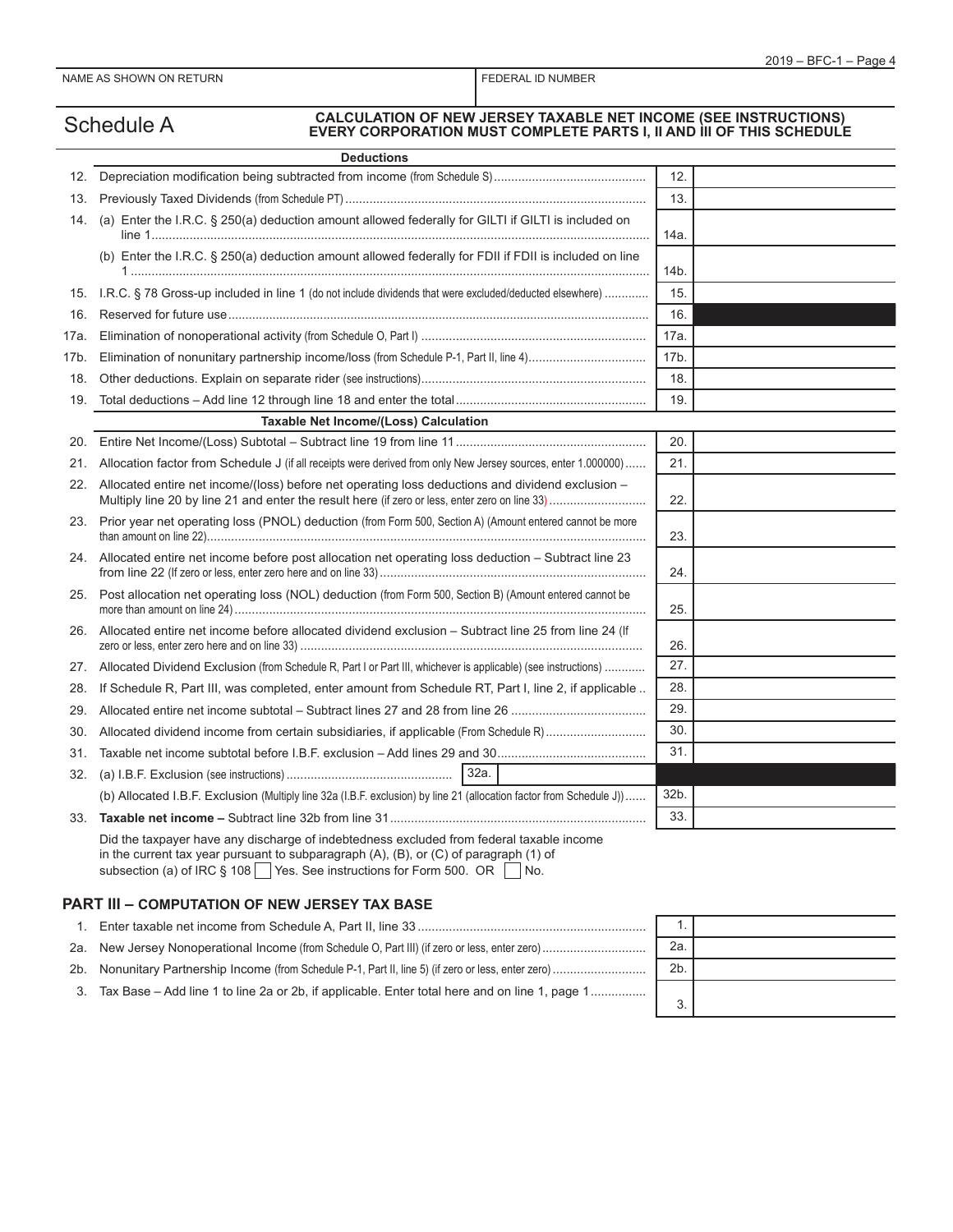|     | COST OF GOODS SOLD (See Instructions) All data must match amounts reported on federal<br><b>Schedule A-2</b><br>Form 1125-A of the federal pro forma or federal return, whichever is applicable. |     |
|-----|--------------------------------------------------------------------------------------------------------------------------------------------------------------------------------------------------|-----|
| 1.  |                                                                                                                                                                                                  | 1.  |
| 2.  |                                                                                                                                                                                                  | 2.  |
| 3.  |                                                                                                                                                                                                  | 3.  |
| 4.  |                                                                                                                                                                                                  | 4.  |
| 5.  |                                                                                                                                                                                                  | 5.  |
| 6.  |                                                                                                                                                                                                  | 6.  |
| 7.  |                                                                                                                                                                                                  | 7.  |
| 8.  | Cost of goods sold - Subtract line 7 from line 6. Include here and on Schedule A, Part I,                                                                                                        | 8.  |
|     | <b>Schedule A-3</b><br><b>SUMMARY OF TAX CREDITS (See Instructions)</b>                                                                                                                          |     |
|     | <b>PART I-Tax Credits Used Against Liability</b>                                                                                                                                                 |     |
| 1.  |                                                                                                                                                                                                  | 1.  |
| 2.  |                                                                                                                                                                                                  | 2.  |
| 3.  |                                                                                                                                                                                                  | 3.  |
| 4.  | EITHER: a) Urban Enterprise Zone Employee Tax Credit from Form 300<br>b) Urban Enterprise Zone Investment Tax Credit from Form 301<br>0R                                                         | 4.  |
| 5.  |                                                                                                                                                                                                  | 5.  |
| 6.  | Manufacturing Equipment and Employment Investment Tax Credit from Form 305                                                                                                                       | 6.  |
| 7.  |                                                                                                                                                                                                  | 7.  |
| 8.  |                                                                                                                                                                                                  | 8.  |
| 9.  |                                                                                                                                                                                                  | 9.  |
| 10. |                                                                                                                                                                                                  | 10. |
| 11. |                                                                                                                                                                                                  | 11. |
| 12. |                                                                                                                                                                                                  | 12. |
| 13. |                                                                                                                                                                                                  | 13. |
| 14. |                                                                                                                                                                                                  | 14. |
| 15. |                                                                                                                                                                                                  | 15. |
| 16. |                                                                                                                                                                                                  | 16. |
| 17. |                                                                                                                                                                                                  | 17. |
| 18. |                                                                                                                                                                                                  | 18. |
|     | Residential Economic Redevelopment and Growth Tax Credit from Form 323                                                                                                                           | 19. |
| 20. |                                                                                                                                                                                                  | 20. |
| 21. |                                                                                                                                                                                                  | 21. |
| 22. |                                                                                                                                                                                                  | 22. |
| 23. |                                                                                                                                                                                                  | 23. |
| 24. | Total tax credits - Add lines 1 through 23. Enter here and on page 1, line 3                                                                                                                     | 24. |
|     | <b>PART II - Refundable Tax Credits</b>                                                                                                                                                          |     |
| 1.  | Refundable portion of New Jobs Investment Tax Credit from Form 304                                                                                                                               | 1.  |
| 2.  |                                                                                                                                                                                                  | 2.  |
| 3.  | Refundable portion of Business Employment Incentive Program Tax Credit from Form 324                                                                                                             | 3.  |
| 4.  |                                                                                                                                                                                                  | 4.  |
| 5.  | Total amount of tax credits to be refunded. Enter here and on page 1, line 10c                                                                                                                   | 5.  |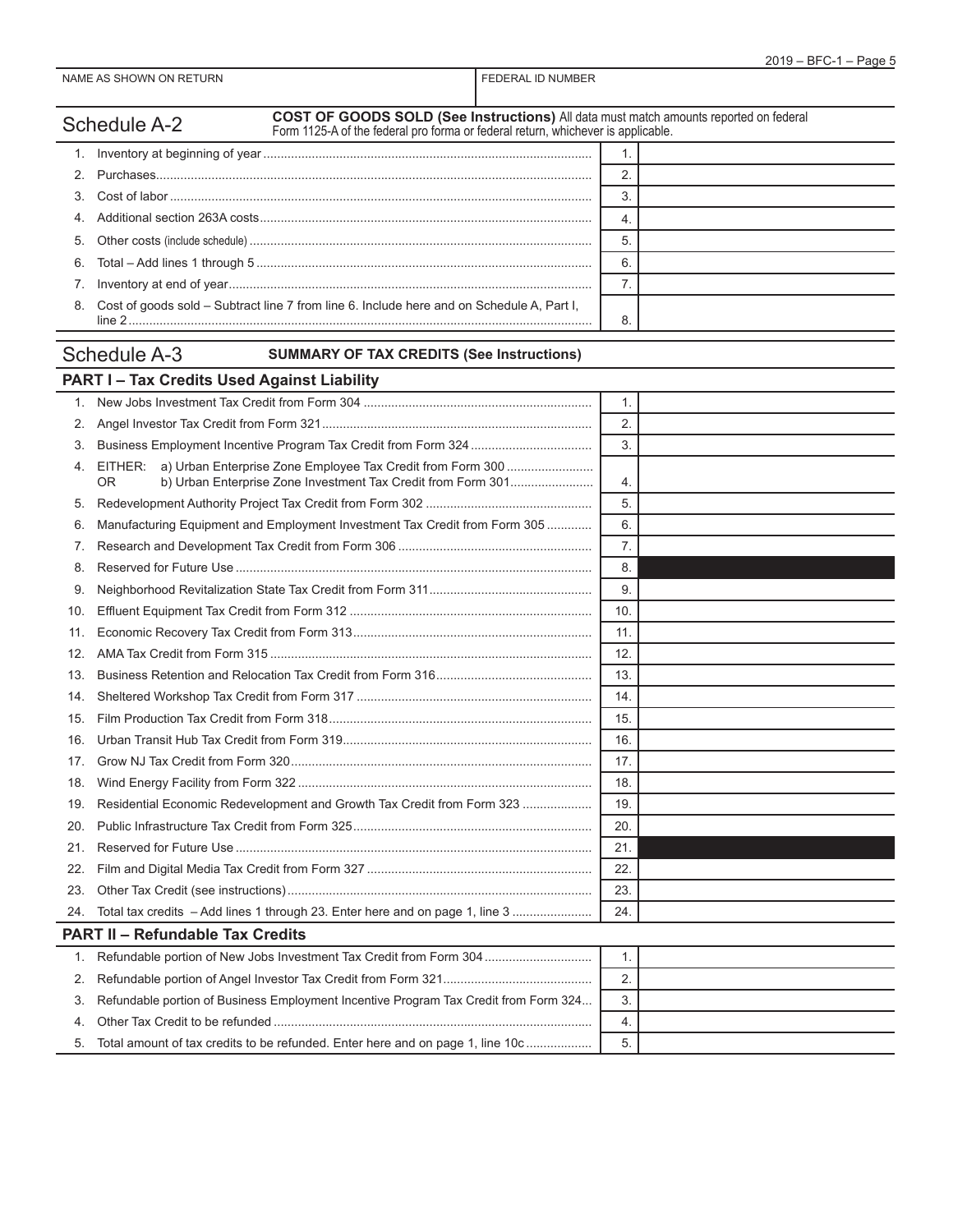| <b>SUMMARY SCHEDULE (See Instructions)</b><br><b>Schedule A-4</b><br>All corporations must complete this schedule and submit it with their BFC-1 tax return |     |                                                                                      |     |  |  |  |
|-------------------------------------------------------------------------------------------------------------------------------------------------------------|-----|--------------------------------------------------------------------------------------|-----|--|--|--|
| <b>PNOL Deduction and Carryover</b><br>1. Form 500, Section A, line 5 minus line 7                                                                          |     | <b>Net Operational Income Information</b>                                            | 18. |  |  |  |
| <b>NOL Deduction and Carryover</b><br>2. Form 500, Section B, line 6 minus line 8                                                                           | I2. | <b>Schedule A-GR Information</b>                                                     | l9. |  |  |  |
| Interest and Intangible Costs and Expenses                                                                                                                  |     | <b>Dividend Exclusion Information</b><br>10. Schedule R, Part I, line 6 or Part III, | 10  |  |  |  |
|                                                                                                                                                             | 14. | 11. Schedule R, Part I, line 8 or Part III,                                          | 11. |  |  |  |
| <b>Schedule J Information</b>                                                                                                                               |     | 12. Schedule R, Part I, line 10 or Part III,                                         | 12. |  |  |  |
|                                                                                                                                                             |     | <b>Schedule P Information</b><br>13. Schedule P, Part III, line 1                    | 13. |  |  |  |
|                                                                                                                                                             |     | 14. Schedule P, Part III, line 2                                                     | 14. |  |  |  |

# Schedule A-GR<br>Complete this schedule only if the amount reported on page 1, line 4 is less than \$2,000.

| 1. Enter sales of tangible personal property shipped to points within New Jersey    |    |  |
|-------------------------------------------------------------------------------------|----|--|
|                                                                                     | 2. |  |
|                                                                                     | 3  |  |
| 4. Enter royalties for the use in New Jersey of patents, copyrights, and trademarks | 4. |  |
|                                                                                     | 5. |  |
|                                                                                     | 6. |  |
| 7. Enter minimum tax per instructions. Include here and on page 1, line 6           |    |  |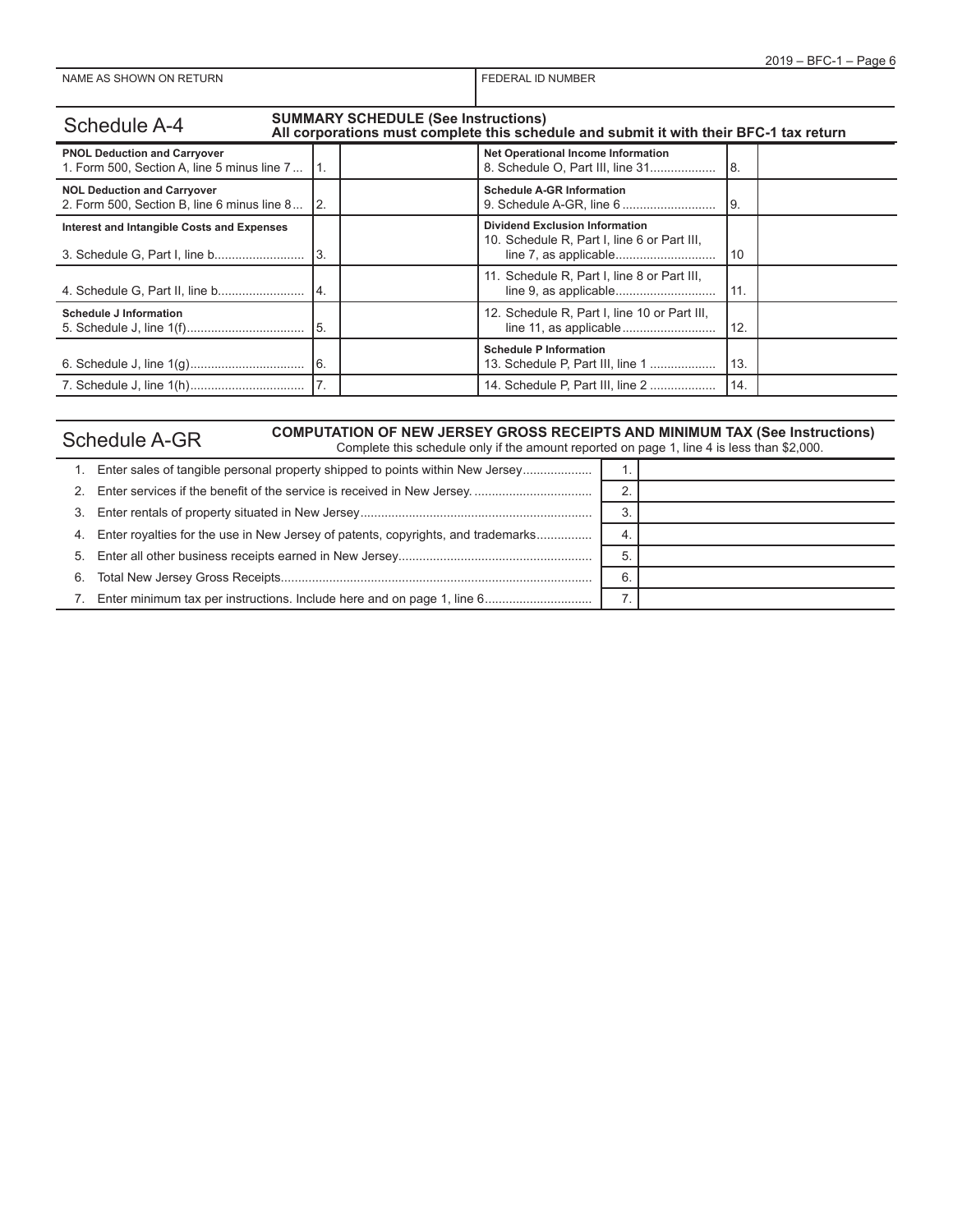#### Schedule A-7 **GROSS INCOME TEST FOR FINANCIAL BUSINESSES (See Instruction) Qualifying financial businesses must file this form along with their tax return (Form BFC-1)**

 This form is used to determine whether a corporation qualifies as a Financial Business Corporation. For the purpose of making this computation, Column 1 shall be the sum of the amounts reported on Line 1 and Lines 4 through 10 of Part I of Schedule A on Form CBT-100 or BFC-1, adjusted for interest on federal, State, municipal and other obligations not included on Line 5 of Part I of Schedule A and the dividend exclusion. Column 2 is the gross income included in Column 1, which was derived from the following financial activities:

- 1) Discounting and negotiating promissory notes, drafts, bills of exchange and other evidences of debt;
- Buying and selling exchange;
- 3) Making of or dealing in secured or unsecured loans and discounts;
- 4) Dealing in securities or shares of corporate stock by purchasing and selling such securities and stock without recourse, solely upon the order and for the account of customers;
- 5) Investing and reinvesting in marketable obligations evidencing indebtedness of any person, co-partnership, association, or corporation in the form of bonds, notes, or debentures commonly known as investment securities; or
- 6) Dealing in or underwriting obligations of the United States, any state or any political subdivision thereof or of a corporate instrumentality of any of them.

7) Certain leasing transactions which approximate secured loans by meeting each of the following requirements:

- i. Lessor must look primarily to the creditworthiness of the lessee in order to recover its investment.
- ii. Lessor may not rely on repetitious leasing of the same property.
- iii. The lease must be a net lease.
- iv. The lessor must recover its full investment plus its cost of financing through the rental payments, tax benefits, and the residual value of the property.

See N.J.A.C. 18:7-1.16(b) for additional information regarding leasing transactions.

#### **Section A**

|                  | From the Corresponding lines in Part I of Schedule A of the CBT-100 or BFC-1                                 | Column 1<br>Gross Income<br>Overall | Column <sub>2</sub><br>Gross Income<br><b>Financial Activities</b> |
|------------------|--------------------------------------------------------------------------------------------------------------|-------------------------------------|--------------------------------------------------------------------|
| Line 1           | Gross receipts                                                                                               |                                     |                                                                    |
| Line 4a          | <b>Dividends</b>                                                                                             |                                     |                                                                    |
| Line 4b          | Foreign Derived Intangible Income                                                                            |                                     |                                                                    |
| Line 4c          | Global Intangible Low-Taxed Income                                                                           |                                     |                                                                    |
| Line 5           | Interest                                                                                                     |                                     |                                                                    |
| Line 6           | Gross rents                                                                                                  |                                     |                                                                    |
| Line 7           | Gross royalties                                                                                              |                                     |                                                                    |
| Line 8           | Capital gain net income                                                                                      |                                     |                                                                    |
| Line 9           | Net gain or loss from federal Form 4797                                                                      |                                     |                                                                    |
| Line 10          | Other income                                                                                                 |                                     |                                                                    |
| <b>Section B</b> |                                                                                                              |                                     |                                                                    |
| Line 11          | TOTAL - Add lines 1 through 10 in Section A                                                                  |                                     |                                                                    |
| Line 12          | Interest on federal, State, municipal and other obligations not included in Line<br>28. Part I of Schedule A |                                     |                                                                    |
| Line 13          | Subtotal - Add lines 11 and 12                                                                               |                                     |                                                                    |
| Line 14          | Allocation factor from Schedule J                                                                            |                                     |                                                                    |
| Line 15          | Allocated Subtotal - Multiply line 13 by the allocation factor on line 14                                    |                                     |                                                                    |
| Line 16          | Allocated dividend exclusion from Schedule R                                                                 |                                     |                                                                    |
| Line 17          | Subtotal - Subtract line 16 from line 15                                                                     |                                     |                                                                    |
| Line 18          | If Schedule R, Part III, was completed, enter amount from Schedule RT, Part<br>$l$ , line $2$                |                                     |                                                                    |
| Line 19          | Subtotal - Subtract line 18 from line 17                                                                     |                                     |                                                                    |
| Line 20          | Allocated dividend income from certain subsidiaries, if applicable (from<br>Schedule R)                      |                                     |                                                                    |
| Line 21          | GROSS INCOME - Add line 19 and line 20                                                                       |                                     |                                                                    |

Divide the gross income from Column 2 by the gross income from Column 1 and enter the result \_\_\_\_\_\_\_\_\_\_\_\_\_\_\_\_\_\_\_\_\_%

If the resulting percentage **is less than 75%,** the corporation **does not qualify** as a Financial Business and **must file** a Corporation Business Tax Return, **Form CBT-100.**

If the resulting percentage **is 75% or more,** the corporation qualifies as a Financial Business and **must file** a Corporation Business Tax Return for Banking and Financial Corporations, **Form BFC-1**, and complete Schedule L, apportioning the financial business in New Jersey consistent with N.J.S.A. 54:10A-38 (section 38 of the Corporation Business Tax Act).

This schedule must be attached to the BFC-1 filed by the taxpayer.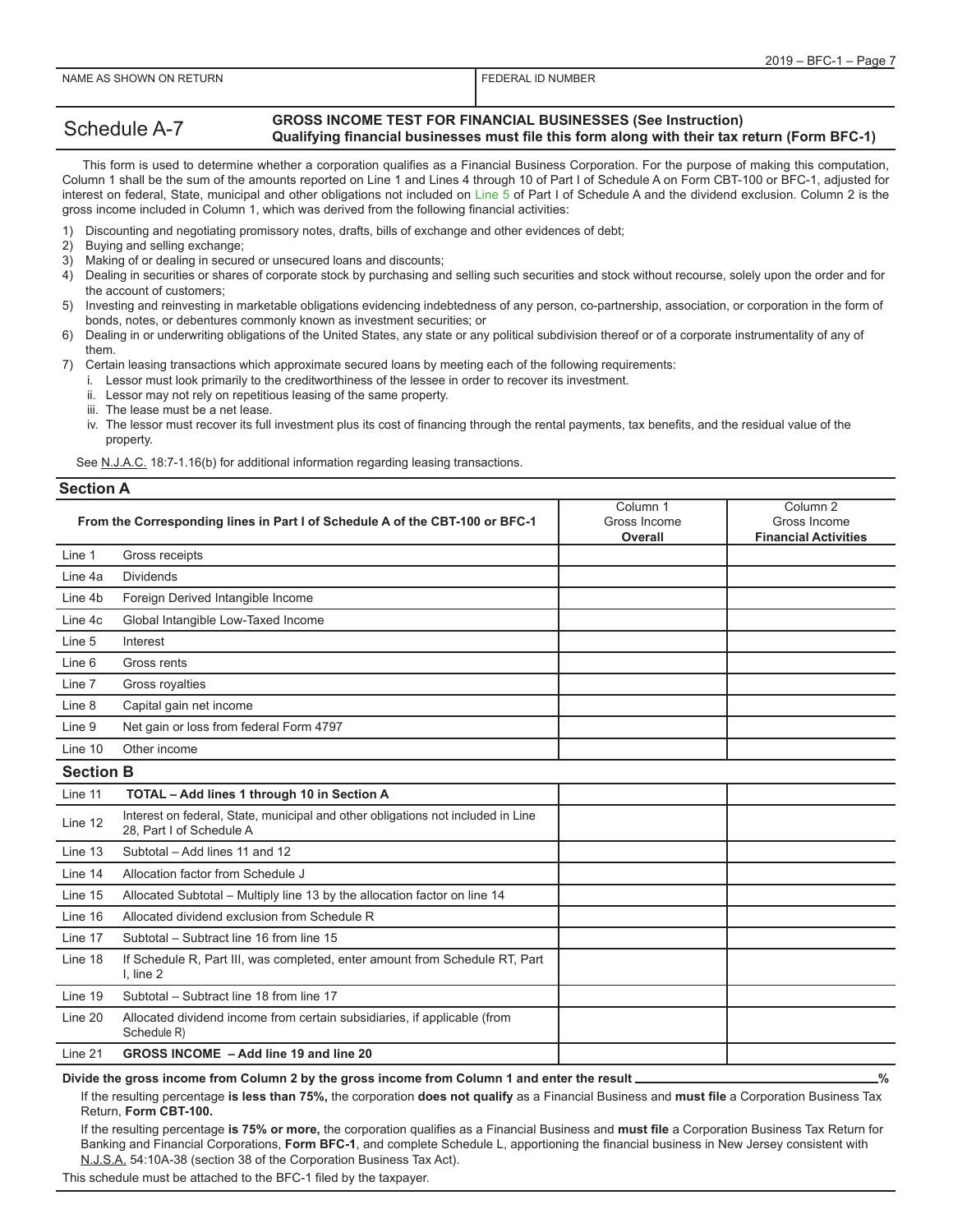33. Total liabilities and stockholder's equity (total lines 21 to 32)

|     | <b>Schedule B</b>                                      | <b>BALANCE SHEET AS OF</b><br>Figures appearing below must be the same as year-end figures shown on the taxpayer's books. If not, explain<br>and reconcile on rider. Consolidated information is not permitted on single returns. See instructions. Where<br>applicable, data must match amounts reported on Schedule L of the federal pro forma or federal return, whichever is<br>applicable. |                              |                        |
|-----|--------------------------------------------------------|-------------------------------------------------------------------------------------------------------------------------------------------------------------------------------------------------------------------------------------------------------------------------------------------------------------------------------------------------------------------------------------------------|------------------------------|------------------------|
|     |                                                        | <b>Assets</b>                                                                                                                                                                                                                                                                                                                                                                                   | <b>Beginning of Tax Year</b> | <b>End of Tax Year</b> |
|     | 1. Cash                                                |                                                                                                                                                                                                                                                                                                                                                                                                 |                              |                        |
| 2.  | Trade notes and accounts receivable                    |                                                                                                                                                                                                                                                                                                                                                                                                 |                              |                        |
|     | (a) Reserve for bad debts                              |                                                                                                                                                                                                                                                                                                                                                                                                 | $\lambda$                    |                        |
| 3.  | Loans to stockholders/affiliates                       |                                                                                                                                                                                                                                                                                                                                                                                                 |                              |                        |
| 4.  | Stock of subsidiaries                                  |                                                                                                                                                                                                                                                                                                                                                                                                 |                              |                        |
| 5.  | Corporate stocks                                       |                                                                                                                                                                                                                                                                                                                                                                                                 |                              |                        |
| 6.  | Bonds, mortgages, and notes                            |                                                                                                                                                                                                                                                                                                                                                                                                 |                              |                        |
| 7.  | New Jersey state and local government obligations      |                                                                                                                                                                                                                                                                                                                                                                                                 |                              |                        |
| 8.  | All other government obligations                       |                                                                                                                                                                                                                                                                                                                                                                                                 |                              |                        |
| 9.  | Patents and copyrights                                 |                                                                                                                                                                                                                                                                                                                                                                                                 |                              |                        |
| 10. | Deferred charges                                       |                                                                                                                                                                                                                                                                                                                                                                                                 |                              |                        |
| 11. | Goodwill                                               |                                                                                                                                                                                                                                                                                                                                                                                                 |                              |                        |
| 12. | All other intangible personal property (itemize)       |                                                                                                                                                                                                                                                                                                                                                                                                 |                              |                        |
| 13. |                                                        | Total intangible personal property (total lines 1 to 12)                                                                                                                                                                                                                                                                                                                                        |                              |                        |
| 14. | Land                                                   |                                                                                                                                                                                                                                                                                                                                                                                                 |                              |                        |
| 15. | Buildings and other improvements                       |                                                                                                                                                                                                                                                                                                                                                                                                 |                              |                        |
|     | (a) Less accumulated depreciation                      |                                                                                                                                                                                                                                                                                                                                                                                                 | $\lambda$                    |                        |
| 16. | Machinery and equipment                                |                                                                                                                                                                                                                                                                                                                                                                                                 |                              |                        |
|     | (a) Less accumulated depreciation                      |                                                                                                                                                                                                                                                                                                                                                                                                 |                              |                        |
| 17. | Inventories                                            |                                                                                                                                                                                                                                                                                                                                                                                                 |                              |                        |
| 18. | All other tangible personalty (net) (itemize on rider) |                                                                                                                                                                                                                                                                                                                                                                                                 |                              |                        |
| 19. |                                                        | Total real and tangible personal property (total lines 14 to 18)                                                                                                                                                                                                                                                                                                                                |                              |                        |
| 20. | Total assets (add lines 13 and 19)                     |                                                                                                                                                                                                                                                                                                                                                                                                 |                              |                        |
|     | <b>Liabilities and Stockholder's Equity</b>            |                                                                                                                                                                                                                                                                                                                                                                                                 |                              |                        |
| 21. | Accounts payable                                       |                                                                                                                                                                                                                                                                                                                                                                                                 |                              |                        |
| 22. |                                                        | Mortgages, notes, bonds payable in less than 1 year (incl. schedule)                                                                                                                                                                                                                                                                                                                            |                              |                        |
| 23. | Other current liabilities (include schedule)           |                                                                                                                                                                                                                                                                                                                                                                                                 |                              |                        |
| 24. | Loans from stockholders/affiliates                     |                                                                                                                                                                                                                                                                                                                                                                                                 |                              |                        |
| 25. |                                                        | Mortgages, notes, bonds payable in 1 year or more (include schedule)                                                                                                                                                                                                                                                                                                                            |                              |                        |
| 26. | Other liabilities (include schedule)                   |                                                                                                                                                                                                                                                                                                                                                                                                 |                              |                        |
| 27. | Capital stock:                                         | (a) Preferred stock                                                                                                                                                                                                                                                                                                                                                                             |                              |                        |
|     |                                                        | (b) Common stock                                                                                                                                                                                                                                                                                                                                                                                |                              |                        |
| 28. | Paid-in or capital surplus                             |                                                                                                                                                                                                                                                                                                                                                                                                 |                              |                        |
| 29. |                                                        | Retained earnings - appropriated (include schedule)                                                                                                                                                                                                                                                                                                                                             |                              |                        |
| 30. | Retained earnings - unappropriated                     |                                                                                                                                                                                                                                                                                                                                                                                                 |                              |                        |
| 31. |                                                        | Adjustments to shareholders' equity (include schedule)                                                                                                                                                                                                                                                                                                                                          |                              |                        |
| 32. | Less cost of treasury stock                            |                                                                                                                                                                                                                                                                                                                                                                                                 |                              |                        |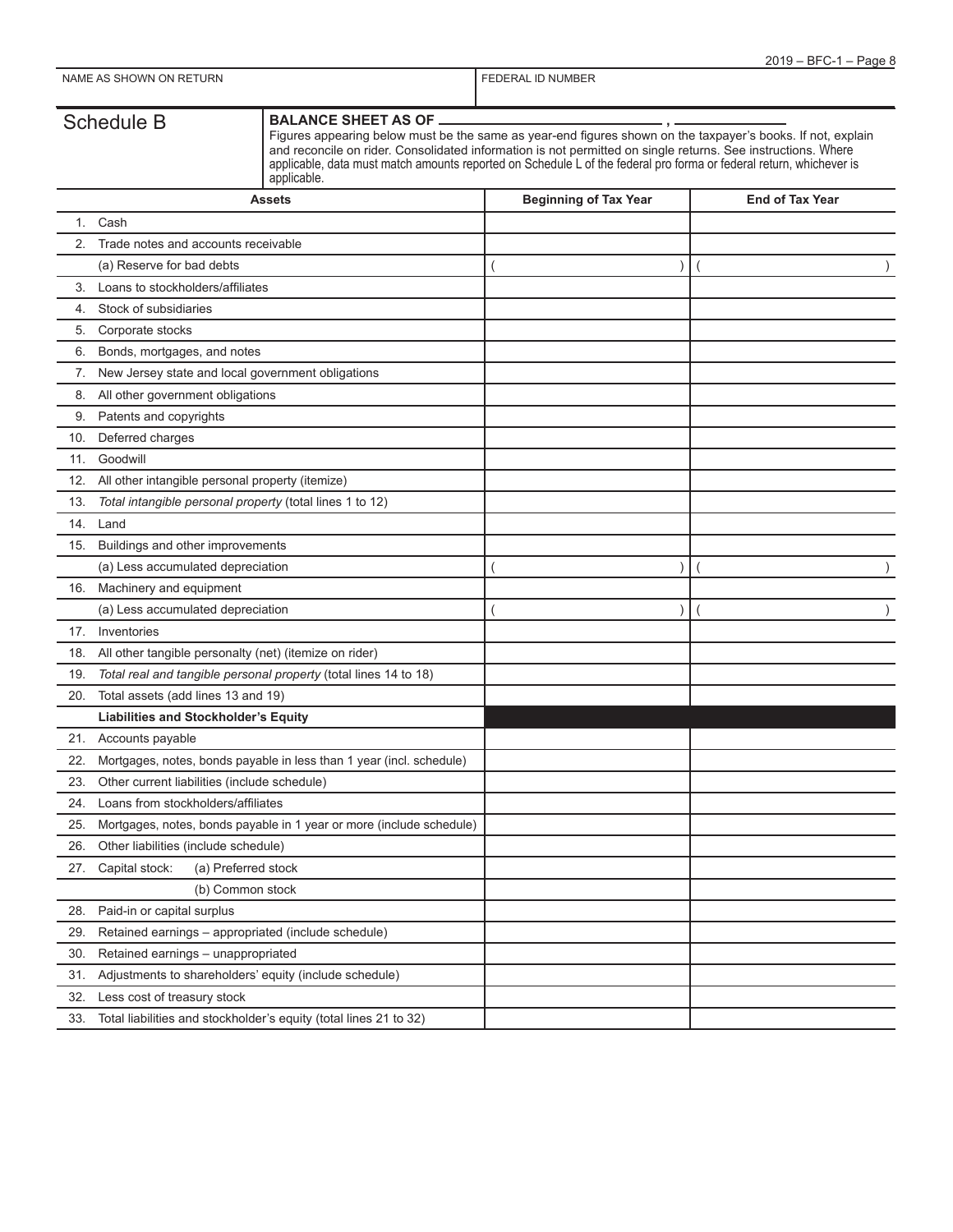## Schedule C

#### **RECONCILIATION OF INCOME PER BOOKS WITH INCOME PER RETURN (See Instructions)**

Data must match amounts reported on Schedule M-1 of the federal pro forma or federal return, whichever is applicable.

If the taxpayer completed federal Schedule M-3 (Form 1120 /1120-F), include a copy.

| 1. Net income per books                                                                                 |   | 7. Income recorded on books this year not                                               |  |
|---------------------------------------------------------------------------------------------------------|---|-----------------------------------------------------------------------------------------|--|
| 2. Federal income tax per books                                                                         |   | included in this return (itemize)                                                       |  |
| 3. Excess of capital losses over capital<br>qains                                                       |   | (a) Tax-exempt interest \$<br>(b)                                                       |  |
| 4. Income subject to tax not recorded on<br>books this year (itemize)                                   |   | (c)                                                                                     |  |
|                                                                                                         |   | 8. Deductions in this tax return not charged<br>against book income this year (itemize) |  |
| 5. Expenses recorded on books this year<br>not deducted in this return (itemize)<br>(a) Depreciation \$ |   | (a) Depreciation \$<br>(b) Contributions Carryover \$                                   |  |
| (b) Contributions Carryover \$<br>$(c)$ Other (itemize) $\frac{c}{c}$                                   | 9 | Total of lines 7 and 8                                                                  |  |
| 6. Total of lines 1 through 5                                                                           |   | 10. Income (Schedule A, Part I, line 28) -<br>line 6 less 9                             |  |

| <b>ANALYSIS OF UNAPPROPRIATED RETAINED EARNINGS PER BOOKS (See Instructions)</b><br>Schedule C-1<br>Data must match amounts reported on Schedule M-2 of the federal pro forma or federal return, whichever is applicable. |  |                                        |  |  |  |
|---------------------------------------------------------------------------------------------------------------------------------------------------------------------------------------------------------------------------|--|----------------------------------------|--|--|--|
| 1. Balance at beginning of year                                                                                                                                                                                           |  | 5. Distributions                       |  |  |  |
| 2. Net income per books                                                                                                                                                                                                   |  | $(a)$ Cash $\frac{a}{b}$               |  |  |  |
| 3. Other increases (itemize)                                                                                                                                                                                              |  |                                        |  |  |  |
|                                                                                                                                                                                                                           |  | $(c)$ Property $\frac{c}{c}$           |  |  |  |
|                                                                                                                                                                                                                           |  | 6. Other decreases (itemize)           |  |  |  |
|                                                                                                                                                                                                                           |  |                                        |  |  |  |
|                                                                                                                                                                                                                           |  |                                        |  |  |  |
|                                                                                                                                                                                                                           |  | Total of lines 5 and 6                 |  |  |  |
| 4. Total of lines 1, 2, and 3                                                                                                                                                                                             |  | 8. Balance end of year (line 4 less 7) |  |  |  |

| <b>Schedule F</b>                          | <b>CORPORATE OFFICERS - GENERAL INFORMATION AND COMPENSATION (See Instructions)</b> |              |                         |    |                                                                    |           | Data must match amounts reported on federal Form 1125-E of the federal pro forma or federal return, whichever is applicable. |
|--------------------------------------------|-------------------------------------------------------------------------------------|--------------|-------------------------|----|--------------------------------------------------------------------|-----------|------------------------------------------------------------------------------------------------------------------------------|
| (1)<br>Name and Current Address of Officer | (2)<br>Social Security Number                                                       | (3)<br>Title | (4)<br>in this position |    | (5)<br>Dates Employed   Percentage of Corpora-<br>tion Stock Owned |           | (6)<br>Amount of Compensation                                                                                                |
|                                            |                                                                                     |              | From                    | To | Common                                                             | Preferred |                                                                                                                              |
|                                            |                                                                                     |              |                         |    |                                                                    |           |                                                                                                                              |
|                                            |                                                                                     |              |                         |    |                                                                    |           |                                                                                                                              |
|                                            |                                                                                     |              |                         |    |                                                                    |           |                                                                                                                              |
|                                            |                                                                                     |              |                         |    |                                                                    |           |                                                                                                                              |
|                                            |                                                                                     |              |                         |    |                                                                    |           |                                                                                                                              |
|                                            |                                                                                     |              |                         |    |                                                                    |           |                                                                                                                              |
|                                            |                                                                                     |              |                         |    |                                                                    |           |                                                                                                                              |
| Total compensation of officers<br>(a)      |                                                                                     |              |                         |    |                                                                    |           |                                                                                                                              |
| (b)                                        |                                                                                     |              |                         |    |                                                                    |           |                                                                                                                              |

(c) Balance of compensation of officers (include here and on Schedule A, Part I, line 12)............................................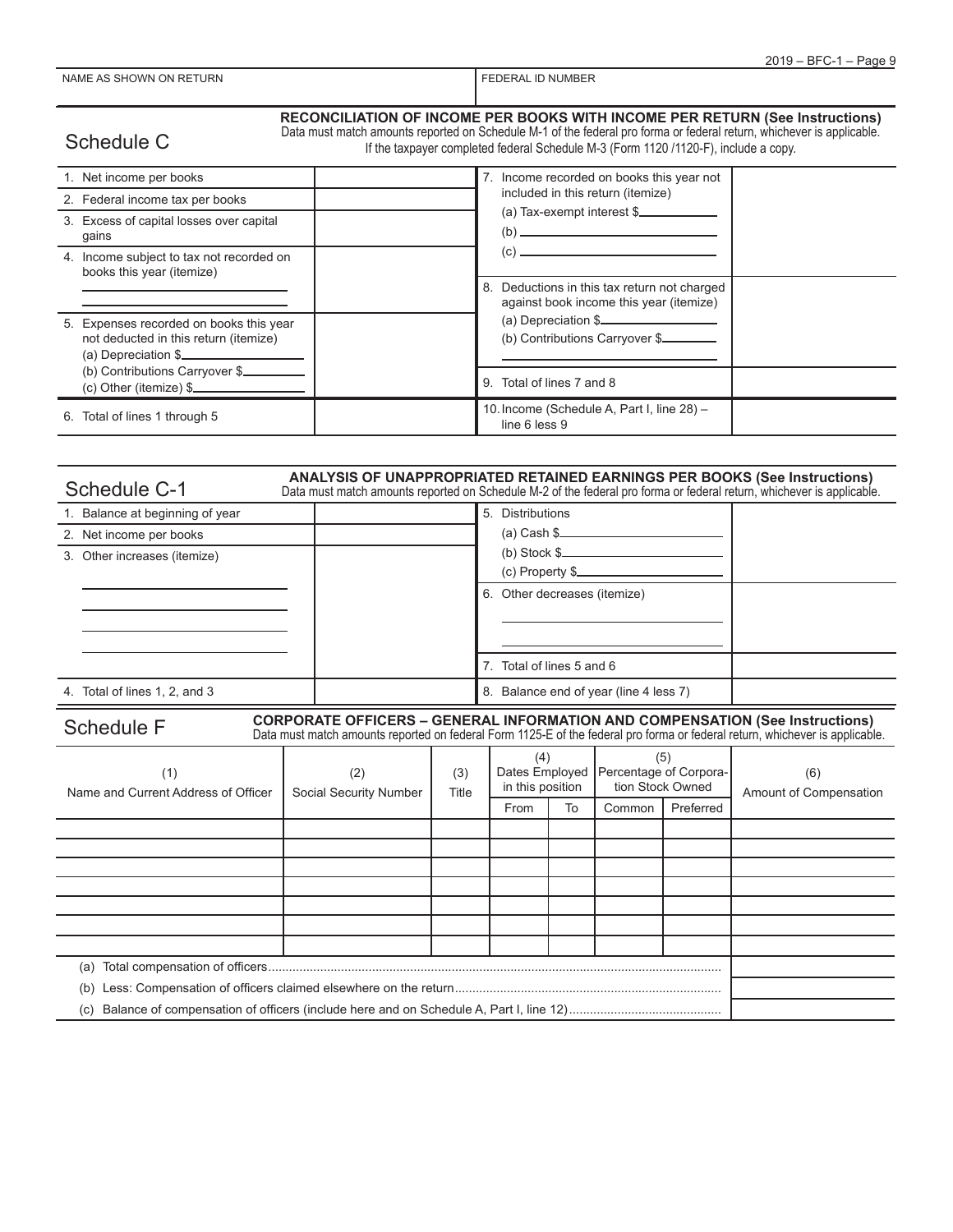| Schedule $G - Part I$ | <b>INTEREST (See Instructions)</b> |
|-----------------------|------------------------------------|
|-----------------------|------------------------------------|

1. Was interest paid, accrued, or incurred to a related member(s) deducted from entire net income?

|     | Yes. Fill out the following schedule.                                                               | l No.             |                          |         |
|-----|-----------------------------------------------------------------------------------------------------|-------------------|--------------------------|---------|
|     | Name of Related Member                                                                              | Federal ID Number | Relationship to Taxpayer | Amounts |
|     |                                                                                                     |                   |                          |         |
|     |                                                                                                     |                   |                          |         |
|     |                                                                                                     |                   |                          |         |
|     |                                                                                                     |                   |                          |         |
| (a) |                                                                                                     |                   |                          |         |
| (b) |                                                                                                     |                   |                          |         |
| (C) | Related Party Interest Expenses Disallowed for New Jersey Purposes (include here and on Schedule A, |                   |                          |         |

# Schedule G – Part II **INTEREST EXPENSES AND COSTS AND INTANGIBLE EXPENSES AND COSTS (See Instr.)**

| 1. Were intangible expenses and costs, including intangible interest expenses and costs, paid, accrued or incurred to related members, deducted<br>from entire net income? $\vert \vert$ Yes. Fill out the following schedule.<br>$\vert$ $\vert$ No. |                   |                          |                                               |         |  |  |
|-------------------------------------------------------------------------------------------------------------------------------------------------------------------------------------------------------------------------------------------------------|-------------------|--------------------------|-----------------------------------------------|---------|--|--|
| Name of Related Member                                                                                                                                                                                                                                | Federal ID Number | Relationship to Taxpayer | Type of Intangible<br><b>Expense Deducted</b> | Amounts |  |  |
|                                                                                                                                                                                                                                                       |                   |                          |                                               |         |  |  |
|                                                                                                                                                                                                                                                       |                   |                          |                                               |         |  |  |
|                                                                                                                                                                                                                                                       |                   |                          |                                               |         |  |  |
|                                                                                                                                                                                                                                                       |                   |                          |                                               |         |  |  |
| (a)                                                                                                                                                                                                                                                   |                   |                          |                                               |         |  |  |
| (b)                                                                                                                                                                                                                                                   |                   |                          |                                               |         |  |  |
| (c) Related Party Intangible Expenses and Costs addback (include here and on Schedule A, Part II, line 7)                                                                                                                                             |                   |                          |                                               |         |  |  |

**NOTE:** For tax years beginning on or after January 1, 2018, the treaty exceptions have been limited pursuant to P.L. 2018, c. 48. See Schedule G-2 instructions for more information.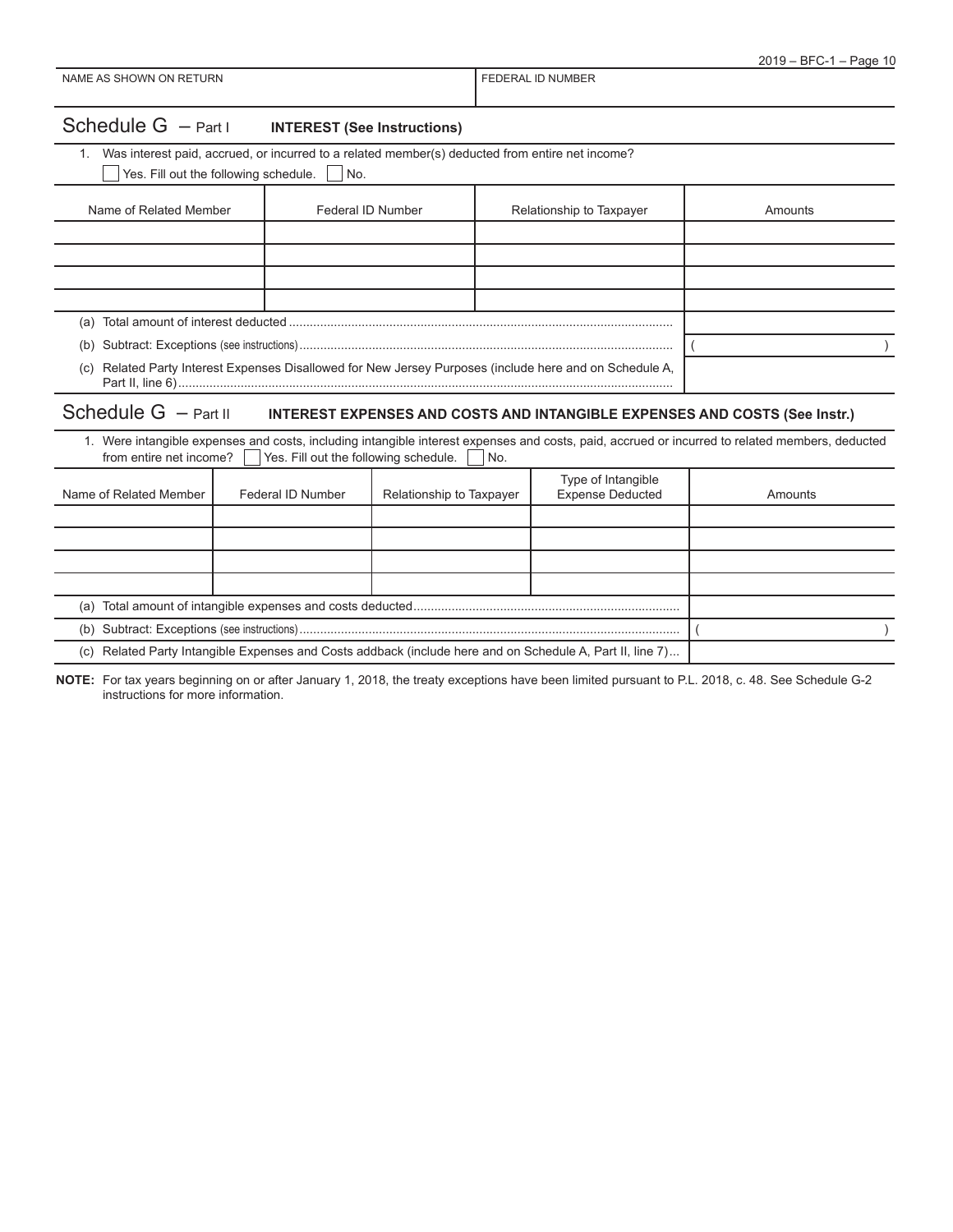| NAME AS SHOWN ON RETURN                                                                                               | <b>FEDERAL ID NUMBER</b>                                 |                                                                                                                                    |                          |                                   |                                                       |              |  |  |
|-----------------------------------------------------------------------------------------------------------------------|----------------------------------------------------------|------------------------------------------------------------------------------------------------------------------------------------|--------------------------|-----------------------------------|-------------------------------------------------------|--------------|--|--|
| Schedule H                                                                                                            |                                                          | <b>TAXES (See Instructions)</b><br>Include all taxes paid or accrued during the accounting period wherever deducted on Schedule A. |                          |                                   |                                                       |              |  |  |
|                                                                                                                       | (a)<br>Corporation<br>Franchise<br><b>Business Taxes</b> | (b)<br>Corporation<br>Business/<br>Occupancy Taxes                                                                                 | (c)<br>Property<br>Taxes | (d)<br>U.C.C. or<br>Payroll Taxes | (e)<br>Other Taxes/<br>Licenses<br>(include schedule) | (f)<br>Total |  |  |
| 1. New Jersey Taxes                                                                                                   |                                                          |                                                                                                                                    |                          |                                   |                                                       |              |  |  |
| 2. Other States & U.S.<br>Possessions                                                                                 |                                                          |                                                                                                                                    |                          |                                   |                                                       |              |  |  |
| 3. City and Local Taxes                                                                                               |                                                          |                                                                                                                                    |                          |                                   |                                                       |              |  |  |
| 4. Taxes Paid to Foreign<br>Countries*                                                                                |                                                          |                                                                                                                                    |                          |                                   |                                                       |              |  |  |
| Total<br>5.                                                                                                           |                                                          |                                                                                                                                    |                          |                                   |                                                       |              |  |  |
| 6. Combine lines 5(a)<br>and $5(b)$                                                                                   |                                                          |                                                                                                                                    |                          |                                   |                                                       |              |  |  |
| 7. Sales & Use Taxes Paid<br>by a Utility Vendor                                                                      |                                                          |                                                                                                                                    |                          |                                   |                                                       |              |  |  |
| 8. Add lines 6 and 7                                                                                                  |                                                          |                                                                                                                                    |                          |                                   |                                                       |              |  |  |
| 9. Federal Taxes                                                                                                      |                                                          |                                                                                                                                    |                          |                                   |                                                       |              |  |  |
| 10. Total (Combine line 5<br>and line 9)                                                                              |                                                          |                                                                                                                                    |                          |                                   |                                                       |              |  |  |
| * Include on line 4 taxes paid or accrued to any foreign country, state, province, territory, or subdivision thereof. |                                                          |                                                                                                                                    |                          |                                   |                                                       |              |  |  |

2019 – BFC-1 – Page 11

### Schedule J **COMPUTATION OF ALLOCATION FACTOR (See Instructions)**

All taxpayers, regardless of entire net income reported on Schedule A, Part II, line 20, Form BFC-1, must complete Schedule J. This schedule can be omitted if the taxpayer does not have receipts outside New Jersey, in which case the allocation factor will be 100% (1.000000).

#### **For tax years ending on and after July 31, 2019, services are sourced based on market sourcing not cost of performance.**

| Receipts:                                                                                                       |    | AMOUNTS (omit cents) |
|-----------------------------------------------------------------------------------------------------------------|----|----------------------|
| (a) From sales of tangible personal property shipped to points within New Jersey                                | a. |                      |
|                                                                                                                 | b. |                      |
|                                                                                                                 | U. |                      |
|                                                                                                                 | d. |                      |
|                                                                                                                 | е. |                      |
|                                                                                                                 |    |                      |
| Total receipts from all sales, services, rentals, royalties, and other business transactions everywhere<br>(g)  | g. |                      |
| (h) Allocation Factor (Percentage in New Jersey (line 1(f)) divided by line 1(g)). Carry the fraction 6 decimal |    |                      |
| places. Do not express as a percent. Include here and on Schedule A, Part II, line 21                           |    |                      |

**NOTE:** Include the GILTI and the receipts attributable to the FDII, net of the respective allowable IRC §250(a) deductions, in the allocation factor. The net amount of GILTI (i.e., the GILTI reduced by the I.R.C. § 250(a) GILTI deduction) and the net FDII (i.e., the receipts attributable to the FDII reduced by the I.R.C. § 250(a) FDII deduction) amounts are included in the numerator (if applicable) and the denominator.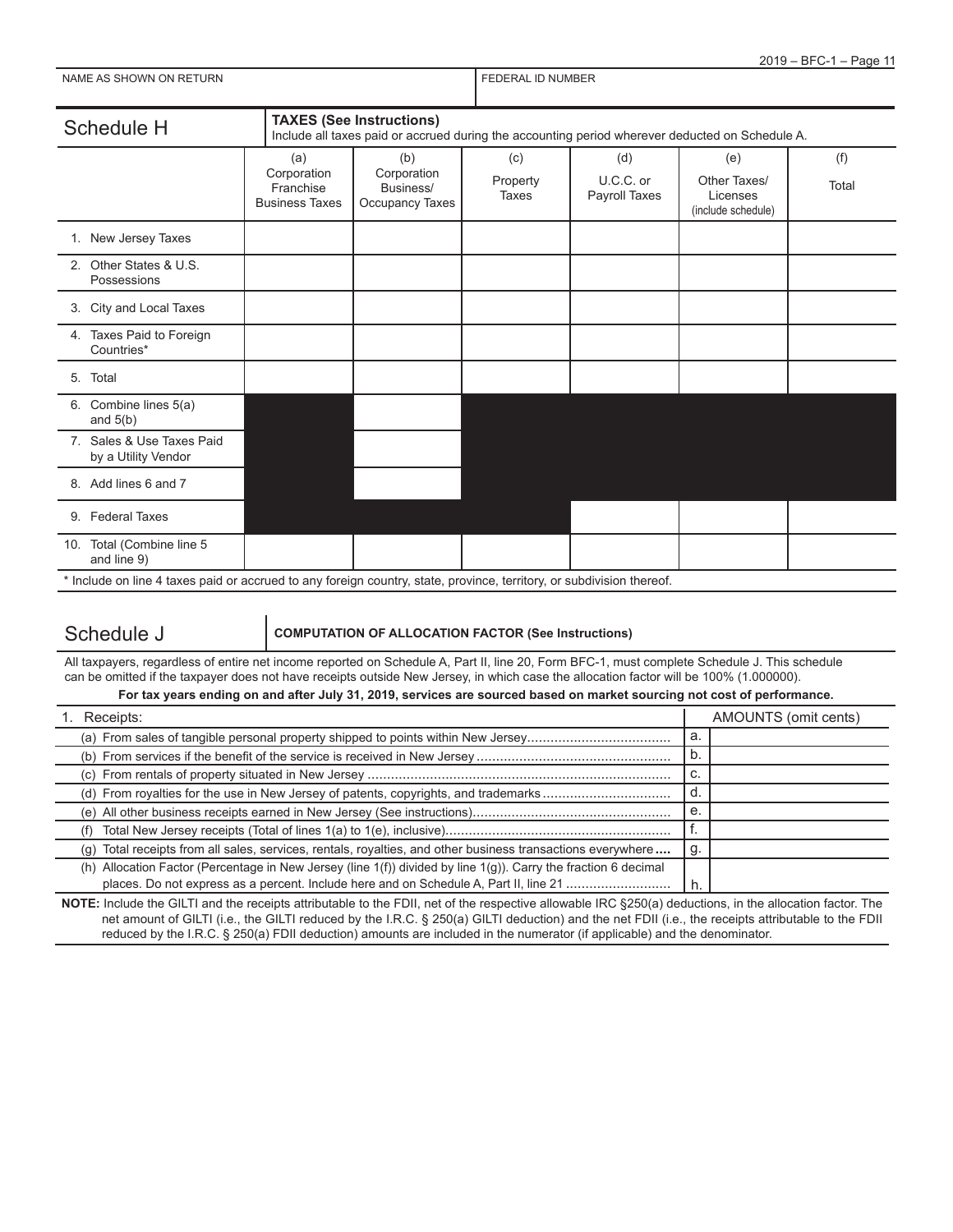# Schedule L **(See Instructions)**

|                  | Column I                       |                     | Column II                       | Column III  |  |
|------------------|--------------------------------|---------------------|---------------------------------|-------------|--|
|                  | Office Locations in New Jersey |                     |                                 |             |  |
| For Division Use | <b>Taxing District</b>         | County              | Deposit Balances<br>or Receipts | Percentages |  |
|                  |                                |                     |                                 |             |  |
|                  |                                |                     |                                 |             |  |
|                  |                                |                     |                                 |             |  |
|                  |                                |                     |                                 |             |  |
|                  |                                |                     |                                 |             |  |
|                  |                                |                     |                                 |             |  |
|                  |                                |                     |                                 |             |  |
|                  |                                |                     |                                 |             |  |
|                  |                                |                     |                                 |             |  |
|                  |                                |                     |                                 |             |  |
|                  |                                |                     |                                 |             |  |
|                  |                                |                     |                                 |             |  |
|                  |                                |                     |                                 |             |  |
|                  |                                |                     |                                 |             |  |
|                  |                                |                     |                                 |             |  |
|                  |                                |                     |                                 |             |  |
|                  |                                |                     |                                 |             |  |
|                  |                                |                     |                                 |             |  |
|                  |                                |                     |                                 |             |  |
|                  |                                |                     |                                 |             |  |
|                  |                                |                     |                                 |             |  |
|                  |                                | TOTALS <sup>S</sup> |                                 |             |  |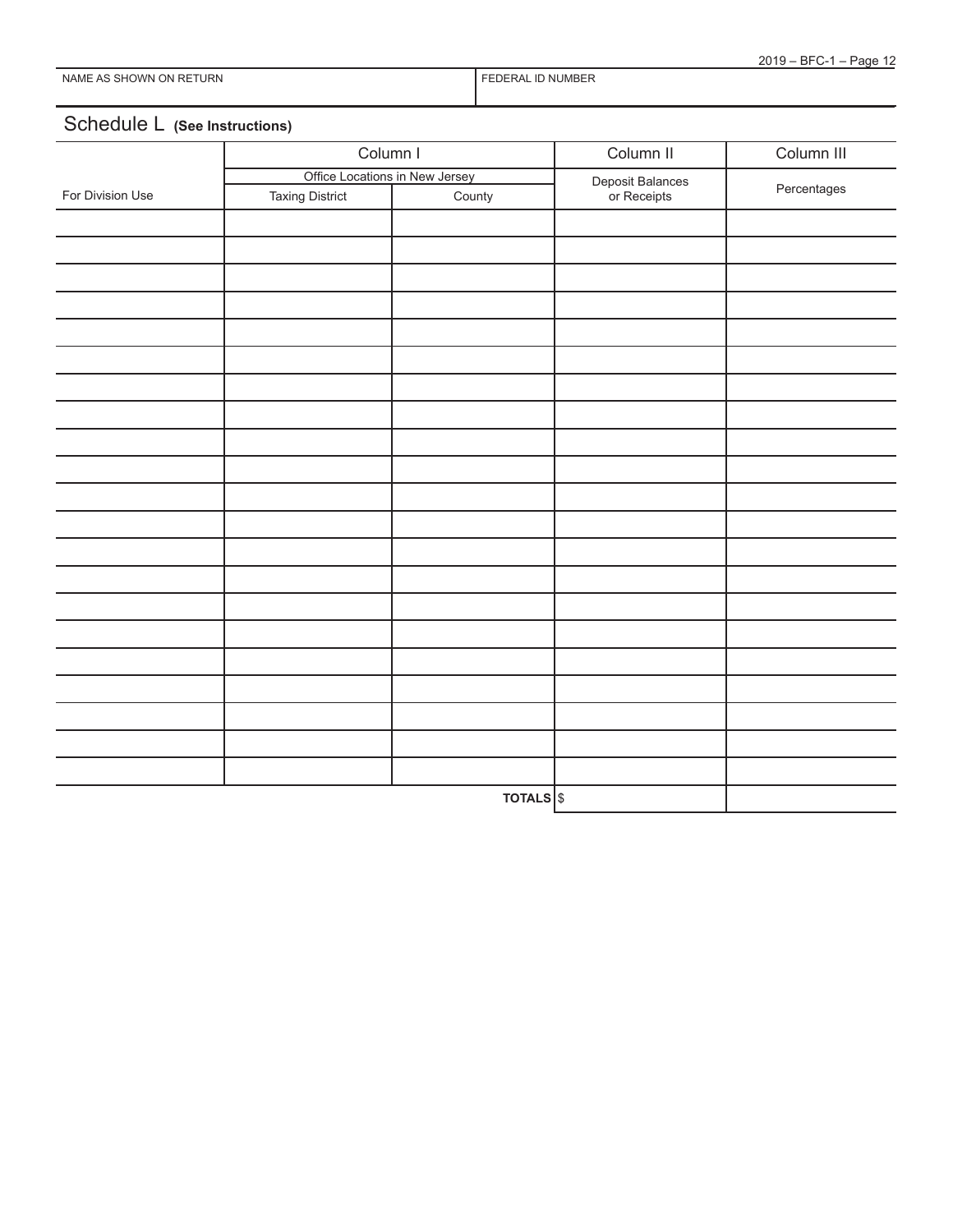### Schedule P-1 **PARTNERSHIP INVESTMENT ANALYSIS (See Instructions)**

|                                                      | Part I - Partnership Information                                     |                   |     |                                                                  |                  |                                     |         |                    |                         |                                 |              |                                                            |
|------------------------------------------------------|----------------------------------------------------------------------|-------------------|-----|------------------------------------------------------------------|------------------|-------------------------------------|---------|--------------------|-------------------------|---------------------------------|--------------|------------------------------------------------------------|
| (1)<br>Partnership, LLC, or Other Entity Information |                                                                      | (2)               | (3) |                                                                  | (4)              | (5)<br><b>Tax Accounting Method</b> |         |                    | (6)<br>New Jersey       | (7)<br><b>Tax Payments Made</b> |              |                                                            |
|                                                      |                                                                      |                   |     | Date and<br>State where                                          | Percentage<br>Ωf | Limited                             | General | Flow               |                         |                                 | <b>Nexus</b> | on Behalf of Taxpayer                                      |
|                                                      | Name                                                                 | Federal ID Number |     | Organized                                                        | Ownership        | Partner                             | Partner | Through            | Separate<br>Accounting* | Yes                             | No.          | by Partnerships                                            |
|                                                      |                                                                      |                   |     |                                                                  |                  |                                     |         |                    |                         |                                 |              |                                                            |
|                                                      |                                                                      |                   |     |                                                                  |                  |                                     |         |                    |                         |                                 |              |                                                            |
|                                                      |                                                                      |                   |     |                                                                  |                  |                                     |         |                    |                         |                                 |              |                                                            |
|                                                      |                                                                      |                   |     |                                                                  |                  |                                     |         |                    |                         |                                 |              |                                                            |
|                                                      |                                                                      |                   |     |                                                                  |                  |                                     |         |                    |                         |                                 |              |                                                            |
|                                                      | *Taxpayers using a separate accounting method must complete Part II. |                   |     |                                                                  |                  |                                     |         |                    |                         |                                 |              |                                                            |
|                                                      | Part II - Separate Accounting of Nonunitary Partnership Income       |                   |     |                                                                  |                  |                                     |         |                    |                         |                                 |              |                                                            |
|                                                      | (1)                                                                  |                   |     | (2)                                                              |                  |                                     |         | (3)                |                         |                                 |              | (4)                                                        |
|                                                      |                                                                      |                   |     |                                                                  |                  | Partnership's Allocation Factor     |         |                    |                         | Taxpayer's Share of Income      |              |                                                            |
|                                                      | Nonunitary Partnership's<br>Federal ID Number                        |                   |     | Distributive Share of Income/Loss<br>from Nonunitary Partnership |                  |                                     |         | (See Instructions) |                         |                                 |              | Allocated to New Jersey<br>(Multiply Column 2 by Column 3) |
| 1.                                                   |                                                                      |                   |     |                                                                  |                  |                                     |         |                    |                         |                                 |              |                                                            |
| 2.                                                   |                                                                      |                   |     |                                                                  |                  |                                     |         |                    |                         |                                 |              |                                                            |
| 3.                                                   |                                                                      |                   |     |                                                                  |                  |                                     |         |                    |                         |                                 |              |                                                            |
| 4.                                                   |                                                                      |                   |     |                                                                  |                  |                                     |         |                    |                         |                                 |              |                                                            |
| 5.                                                   |                                                                      |                   |     |                                                                  |                  |                                     |         |                    |                         |                                 |              |                                                            |
|                                                      | If additional space is needed, include a rider.                      |                   |     |                                                                  |                  |                                     |         |                    |                         |                                 |              |                                                            |

### Schedule PC **PER CAPITA LICENSED PROFESSIONAL FEE (See Instructions)**

1. Is the corporation a Professional Corporations (PC) formed pursuant to N.J.S.A. 14A:17-1 et seq. or any similar law from a possession or territory of the United States, a state, or political subdivision thereof?  $\Box$  Yes. This schedule must be included with the return.  $\Box$  No.

2. How many licensed professionals are owners, shareholders, and/or employees from this Professional Corporation (PC) as of the first day of the privilege period? <sup>2</sup> or less, complete Part I. More than 2, complete Part I and Part II (if additional space is needed, include a rider).

**Part I – Provide the following information for each of the licensed professionals in the PC. Include a rider if additional space is needed.**

|                | Name                                                                                          | Address |    | <b>FID/SSN</b> |
|----------------|-----------------------------------------------------------------------------------------------|---------|----|----------------|
| $\mathbf{1}$ . |                                                                                               |         |    |                |
| 2.             |                                                                                               |         |    |                |
| 3.             |                                                                                               |         |    |                |
| 4.             |                                                                                               |         |    |                |
| 5.             |                                                                                               |         |    |                |
|                | Part II - Complete only if there are more than 2 licensed professional listed above.          |         |    |                |
| $\mathbf{1}$   | Enter number of resident and nonresident professionals with physical nexus with               |         |    |                |
| 2.             | Enter number of nonresident professionals without physical nexus with                         |         | 2. |                |
| 3.             |                                                                                               |         | 3. |                |
| 4.             |                                                                                               |         | 4. |                |
| 5.             |                                                                                               |         | 5. |                |
| 6.             |                                                                                               |         | 6. |                |
| 7.             | Balance of Fee Due (line 5 minus line 6). If the result is zero or above, include the amount  | 7.      |    |                |
| 8.             | Credit to next year's Professional Corporation Fee (if line 7 is below zero, enter the amount | 8.      |    |                |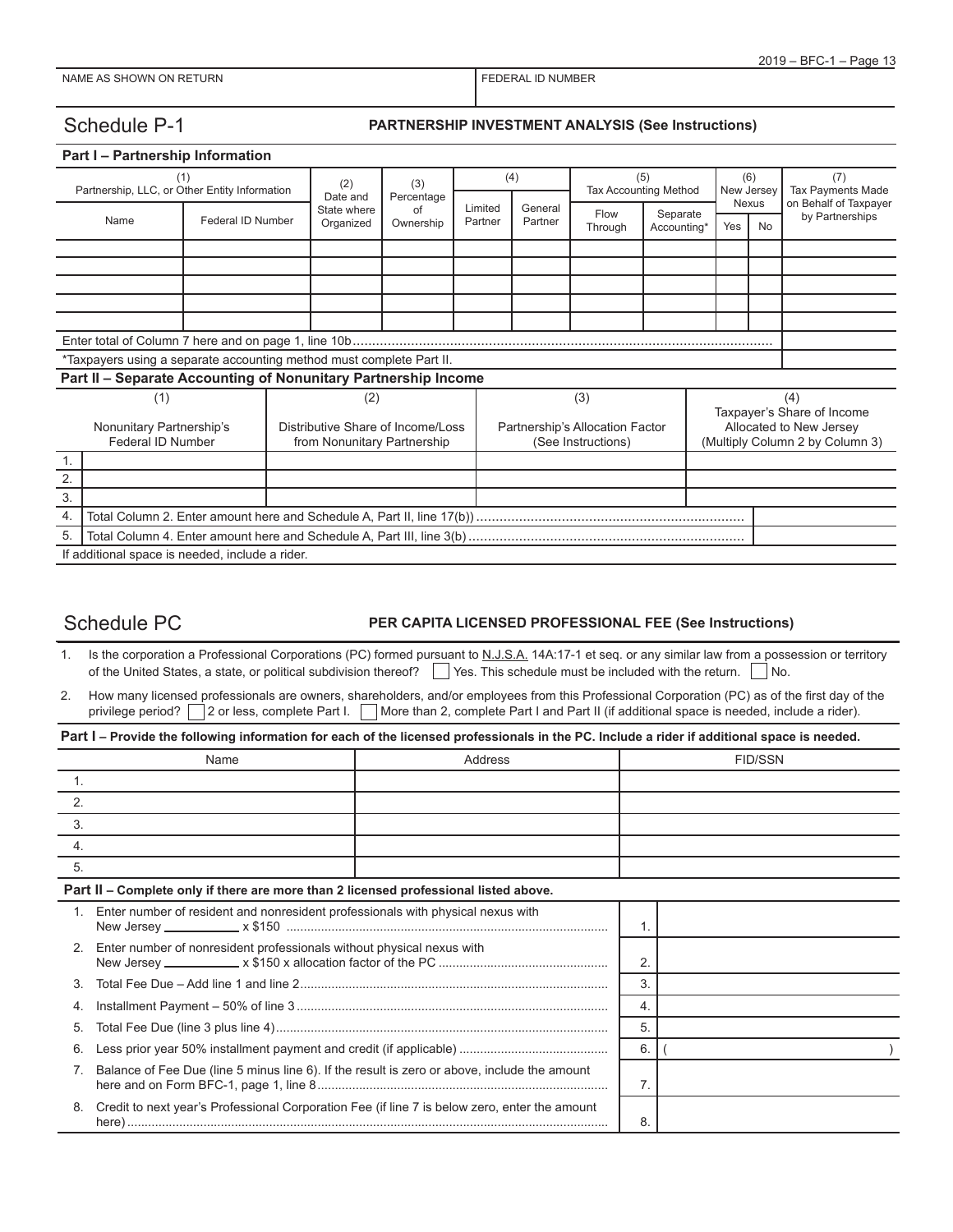### Schedule P **SUBSIDIARY INVESTMENT ANALYSIS (See Instructions)**

**NOTE:** Taxpayers must hold 80% of the combined voting power of all classes of stock entitled to vote and at least 80% of the total number of shares of all other classes of stock, except non-voting stock which is limited and preferred as to dividends, for each subsidiary. Do not include advances to subsidiaries in book value. **Do not include any previously taxed dividends.** Instead, report those amounts on Schedule PT.

#### **PART I DOMESTIC SUBSIDIARY**

|                                             | (1)<br>Name of                                                  |                               | (2)<br>Percentage of Interest | (3)<br><b>Book Value</b> | (4)<br>Domestic Dividend Income |  |  |
|---------------------------------------------|-----------------------------------------------------------------|-------------------------------|-------------------------------|--------------------------|---------------------------------|--|--|
| Federal ID Number                           | Subsidiary                                                      | (b) Non-Voting<br>(a) Voting  |                               | (as reported in Sch. B)  | (as reported on Schedule A)     |  |  |
|                                             |                                                                 |                               |                               |                          |                                 |  |  |
|                                             |                                                                 |                               |                               |                          |                                 |  |  |
|                                             |                                                                 |                               |                               |                          |                                 |  |  |
|                                             |                                                                 |                               |                               |                          |                                 |  |  |
| Totals.                                     |                                                                 |                               |                               |                          |                                 |  |  |
| <b>FOREIGN SUBSIDIARY</b><br><b>PART II</b> |                                                                 |                               |                               |                          |                                 |  |  |
|                                             | (1)<br>Name of                                                  | (2)<br>Percentage of Interest |                               | (3)<br><b>Book Value</b> | (4)<br>Foreign Dividend Income  |  |  |
| Federal ID Number                           | Subsidiary                                                      | (a) Voting                    | (b) Non-Voting                | (as reported in Sch. B)  | (as reported on Schedule A)     |  |  |
|                                             |                                                                 |                               |                               |                          |                                 |  |  |
|                                             |                                                                 |                               |                               |                          |                                 |  |  |
|                                             |                                                                 |                               |                               |                          |                                 |  |  |
|                                             |                                                                 |                               |                               |                          |                                 |  |  |
| Totals                                      |                                                                 |                               |                               |                          |                                 |  |  |
|                                             | <b>PART III TOTAL OF 80% OR MORE OWNED SUBSIDIARY DIVIDENDS</b> |                               |                               |                          |                                 |  |  |
|                                             | 1.                                                              |                               |                               |                          |                                 |  |  |
|                                             | 2.                                                              |                               |                               |                          |                                 |  |  |
|                                             | 3.                                                              |                               |                               |                          |                                 |  |  |

## Schedule R **DIVIDEND EXCLUSION (See Instructions)**

|    | Is this return for a tax year beginning before January 1, 2019?<br>Yes. Complete Part I and Part II.<br>No. Complete Part III. |     |  |  |
|----|--------------------------------------------------------------------------------------------------------------------------------|-----|--|--|
|    | <b>PART I</b> DIVIDEND EXCLUSION - For Tax Years Beginning Before January 1, 2019                                              |     |  |  |
|    |                                                                                                                                | 1.  |  |  |
|    |                                                                                                                                | 2.  |  |  |
|    |                                                                                                                                | 3.  |  |  |
|    |                                                                                                                                | 4.  |  |  |
| 5. |                                                                                                                                | 5.  |  |  |
|    | 6. Dividend income from investments where taxpayer owns less than 50% of voting                                                | 6.  |  |  |
|    |                                                                                                                                | 7.  |  |  |
|    |                                                                                                                                | 8.  |  |  |
|    |                                                                                                                                | 9   |  |  |
|    |                                                                                                                                | 10. |  |  |
|    | 11. Allocation factor from current Schedule J (if all receipts are derived from only NJ sources, enter 1.000000)               | 11. |  |  |
|    | 12. ALLOCATED DIVIDEND EXCLUSION: Multiply line 10 by line 11 (include here and on Schedule A, Part II, line 27).              | 12. |  |  |
|    |                                                                                                                                |     |  |  |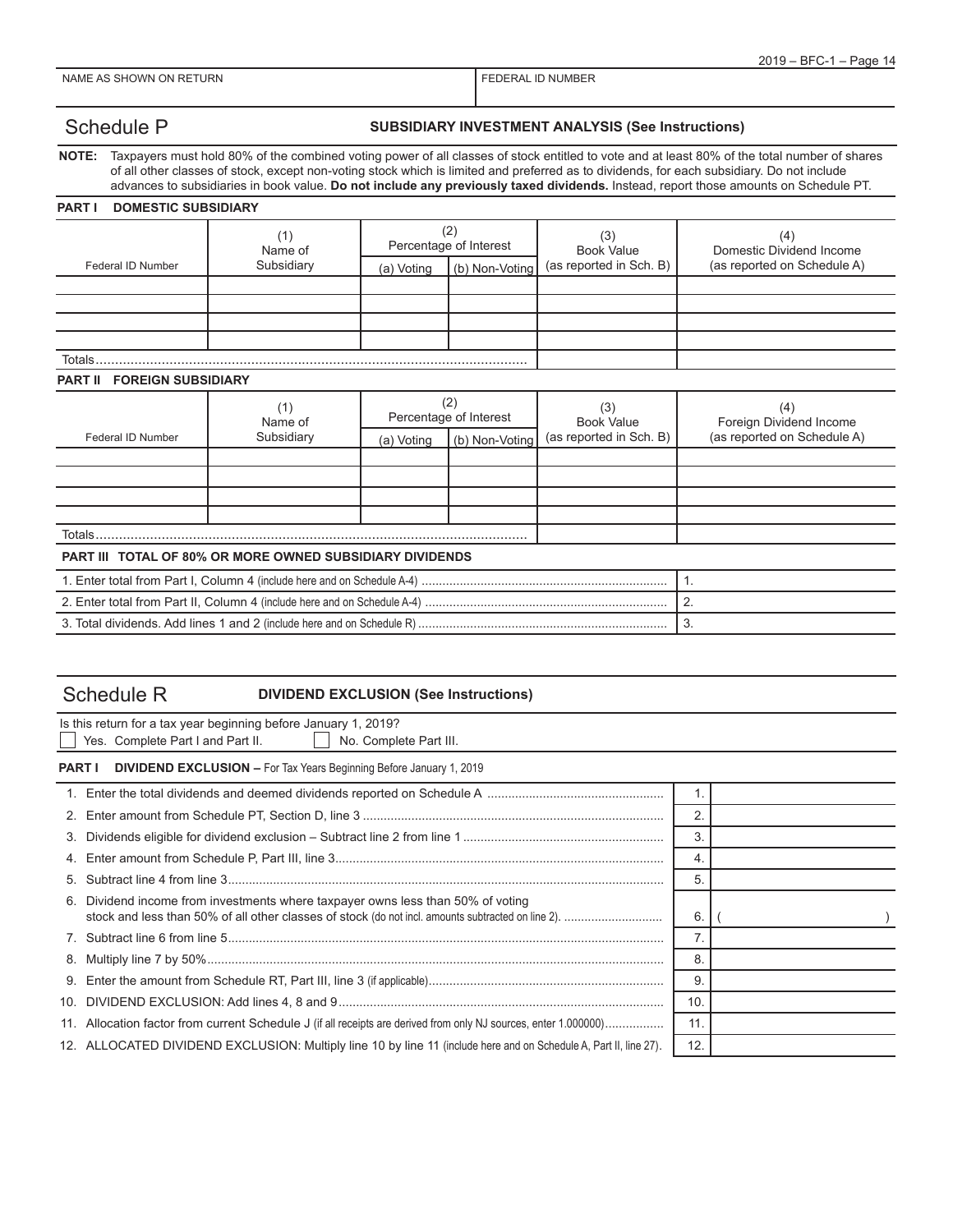| PART II 80% OR MORE OWNED SUBSIDIARY DIVIDENDS SUBJECT TO SPECIAL ALLOCATION - For Tax Years Beginning Before January 1, 2019 |                |  |
|-------------------------------------------------------------------------------------------------------------------------------|----------------|--|
| <b>Section A</b>                                                                                                              |                |  |
| 1. Special Allocation Factor                                                                                                  |                |  |
|                                                                                                                               | 1a.            |  |
|                                                                                                                               | 1 <sub>b</sub> |  |
|                                                                                                                               | 1c.            |  |
|                                                                                                                               | 1d.            |  |
|                                                                                                                               | 1e.            |  |
|                                                                                                                               | 2.             |  |
| 3. Is the line 2 amount zero or a negative number? Yes. Complete Section C. No. Complete Section B.                           |                |  |
| Section B (Complete only if Schedule R, Part II, Section A, line 2 is a positive number)                                      |                |  |
|                                                                                                                               | 1.             |  |
|                                                                                                                               | 2.             |  |
|                                                                                                                               | 3.             |  |
|                                                                                                                               | 4.             |  |
|                                                                                                                               | 5.             |  |
|                                                                                                                               | 6.             |  |
|                                                                                                                               | 7.             |  |
|                                                                                                                               | 8.             |  |
| Section C (Complete only if Schedule R, Part II, Section A, line 2 is a negative number)                                      |                |  |
|                                                                                                                               | 1.             |  |
|                                                                                                                               | 2.             |  |
|                                                                                                                               | 3.             |  |
|                                                                                                                               | 4.             |  |
|                                                                                                                               | 5.             |  |
|                                                                                                                               | 6.<br>7.       |  |
|                                                                                                                               | 8.             |  |
|                                                                                                                               | 9.             |  |
|                                                                                                                               | 10.            |  |
|                                                                                                                               | 11.            |  |
|                                                                                                                               | 12.            |  |
|                                                                                                                               | 13.            |  |
| 14. Subtract line 13 from line 12 (include here and on Schedule A, Part II, line 30 ONLY if greater than zero)                | 14.            |  |
| <b>PART III DIVIDEND EXCLUSION - For Tax Years Beginning on and After January 1, 2019</b>                                     |                |  |
|                                                                                                                               | 1.             |  |
|                                                                                                                               | 2.             |  |
|                                                                                                                               |                |  |
|                                                                                                                               | 3.             |  |
|                                                                                                                               | 4.             |  |
|                                                                                                                               | 5.             |  |
|                                                                                                                               | 6.             |  |
| 7. Dividend income from investments where taxpayer owns less than 50% of voting                                               | 7.             |  |
|                                                                                                                               | 8.             |  |
|                                                                                                                               | 9.             |  |
|                                                                                                                               | 10.            |  |
|                                                                                                                               | 11.            |  |
| 12. Allocation factor from current Schedule J (if all receipts are derived from only NJ sources, enter 1.00000)               | 12.            |  |
|                                                                                                                               |                |  |
| 13. ALLOCATED DIVIDEND EXCLUSION: Multiply line 11 by line 12 (include here and on Schedule A, Part II, line 27)              | 13.            |  |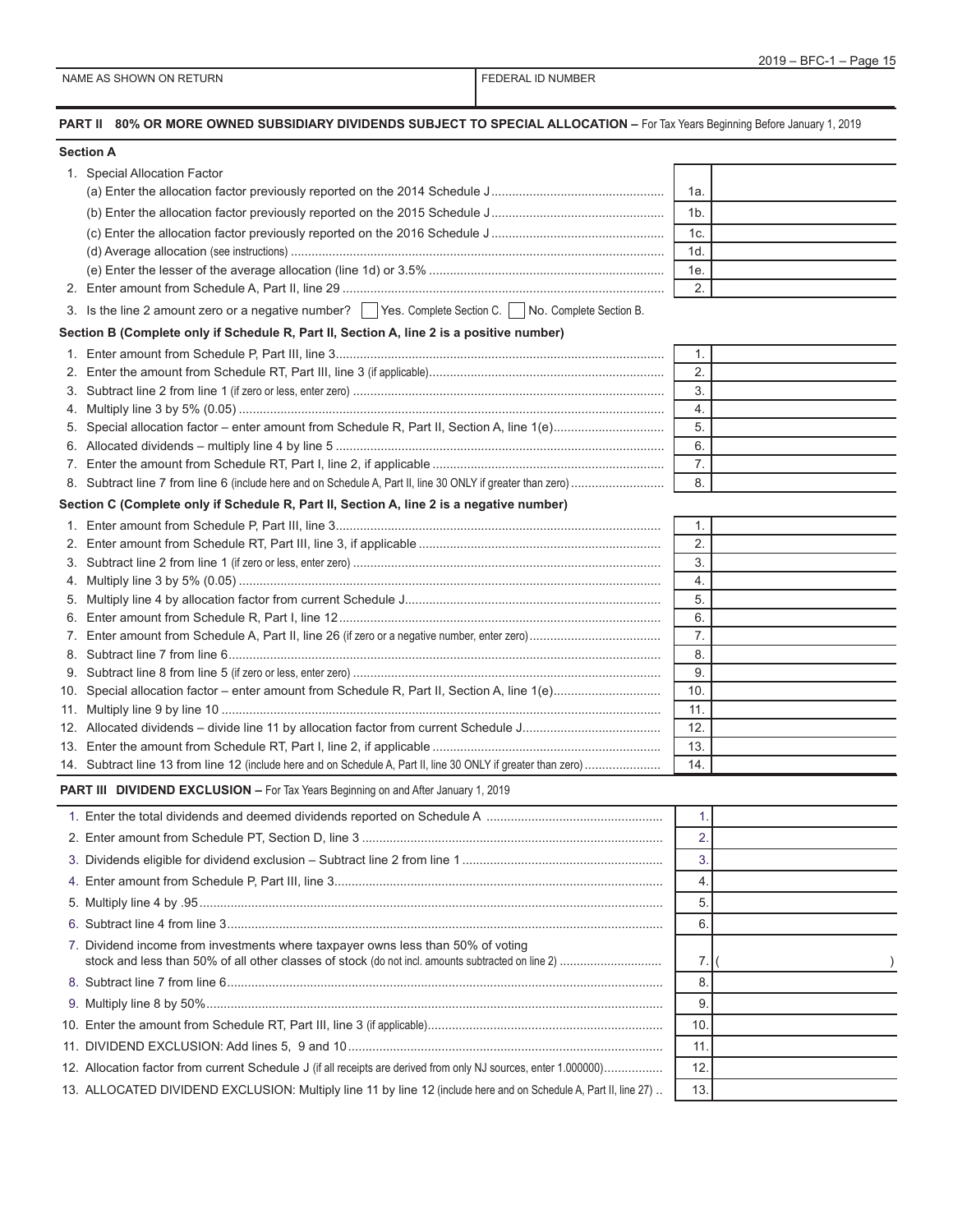# Schedule S **DEPRECIATION AND SAFE HARBOR LEASING (See Instructions)**

#### **Include Federal Form 4562 and Federal Depreciation Worksheet**

Modification at Schedule A, Part II, line 9 or line 12 – Depreciation and Certain Safe Harbor Lease Transactions

| <b>Additions</b> |                                                                                                                                                                                                                        |                 |  |
|------------------|------------------------------------------------------------------------------------------------------------------------------------------------------------------------------------------------------------------------|-----------------|--|
|                  |                                                                                                                                                                                                                        | 8.              |  |
|                  |                                                                                                                                                                                                                        | 9               |  |
| 10 <sub>1</sub>  |                                                                                                                                                                                                                        | 10.             |  |
| 11.              |                                                                                                                                                                                                                        | 11              |  |
| 12.              | Deductions on federal return resulting from an election made pursuant to IRC $\S$ 168(f)(8) exclusive of<br>elections made with respect to mass commuting vehicles                                                     |                 |  |
|                  |                                                                                                                                                                                                                        | 12a             |  |
|                  | (b)                                                                                                                                                                                                                    | 12 <sub>b</sub> |  |
|                  |                                                                                                                                                                                                                        | 12c             |  |
|                  | (d)                                                                                                                                                                                                                    | 12d             |  |
|                  |                                                                                                                                                                                                                        | 13.             |  |
| 14.              |                                                                                                                                                                                                                        | 14.             |  |
|                  |                                                                                                                                                                                                                        | 15              |  |
|                  | <b>Deductions</b>                                                                                                                                                                                                      |                 |  |
|                  |                                                                                                                                                                                                                        | 16.             |  |
| 17.              | Recomputed depreciation attributable to distributive share of recovery property from a partnership                                                                                                                     | 17.             |  |
|                  | 18. Any income included in the return with respect to property solely as a result of an IRC § 168(f)(8) election                                                                                                       | 18.             |  |
|                  | 19. The lessee/user should enter the amount of depreciation which would have been allowable under the<br>Internal Revenue Code on December 31, 1980, had there been no safe harbor lease election                      | 19              |  |
|                  | 20. Excess of accumulated ACRS, MACRS, or bonus depreciation over accumulated New Jersey depreciation                                                                                                                  | 20              |  |
| 21.              |                                                                                                                                                                                                                        | 21              |  |
| 22.              |                                                                                                                                                                                                                        | 22.             |  |
| 23.              | ADJUSTMENT – Subtract line 22 from line 15 and enter the result. (If line 23 is positive, enter at Schedule<br>A, Part II, line 9. If line 23 is negative, enter as a positive number at Schedule A, Part II, line 12) | 23.             |  |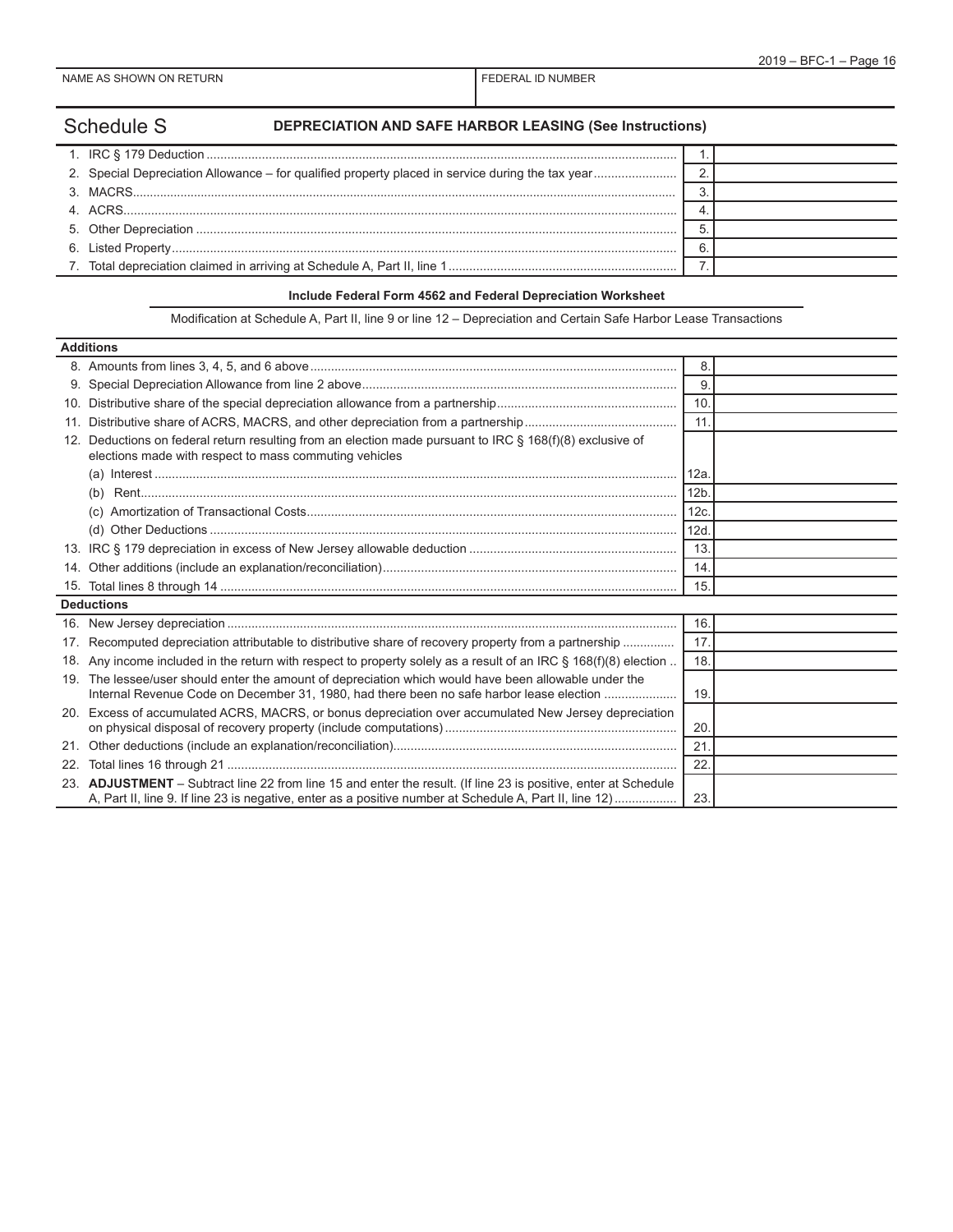### **Form 500 Computation of the 2019 Post Allocation Net Operating Loss (NOL) and Prior Net Operating Loss Conversion Carryover (PNOL) Deductions (See Instructions)**

#### **Section A – Computation of Prior Net Operating Losses (PNOL) Deduction** from periods ending PRIOR to July 31, 2019

Complete the section only if the Allocated Entire Net Income/(Loss) before net operating loss deductions and dividend exclusion on Schedule A, Part II, line 22 is positive (income).

|     | Prior Net Operating Loss Conversion Carryover (PNOL) - Enter the total of Worksheet 500-P, Part II,                                                                                              |    |  |
|-----|--------------------------------------------------------------------------------------------------------------------------------------------------------------------------------------------------|----|--|
|     |                                                                                                                                                                                                  |    |  |
| 3.I |                                                                                                                                                                                                  |    |  |
| 4.  | Enter any discharge of indebtedness excluded from federal taxable income in the current tax period<br>pursuant to subparagraph (A), (B), or (C) of paragraph (1) of subsection (a) of IRC § 108* | 4  |  |
|     | 5. PNOL available in the current tax year – Subtract lines 2, 3, and 4 from line 1 (if zero or less, enter zero)                                                                                 | 5. |  |
| 6   |                                                                                                                                                                                                  | 6  |  |
|     | Current tax year's PNOL deduction – Enter the lesser of line 5 or line 6 here and on Schedule A,                                                                                                 |    |  |

\* If the allocated discharge of indebtedness exceeds the amount of PNOL that is available and the taxpayer has post allocation net operating loss carryover in Form 500 Section B, carry the remaining balance to line 5 of Section B.

#### **Section B – Post Allocation Net Operating Losses (NOLs) For Tax Years Ending ON AND AFTER July 31, 2019**

**Check the box** next to each period if the unused, unexpired, post allocation NOL carryovers are from a tax period in which the taxpayer was a taxable member on a New Jersey combined return. **Otherwise, leave the box blank.**

|                | 1. Allocated Net Operating Loss Carryover - See instructions.                                                                                                                                    |                  |  |
|----------------|--------------------------------------------------------------------------------------------------------------------------------------------------------------------------------------------------|------------------|--|
|                |                                                                                                                                                                                                  | 1a.              |  |
|                |                                                                                                                                                                                                  | 1b.              |  |
|                |                                                                                                                                                                                                  | 1c.              |  |
|                |                                                                                                                                                                                                  | 1d.              |  |
|                |                                                                                                                                                                                                  | 1e.              |  |
|                |                                                                                                                                                                                                  | $1f$ .           |  |
|                |                                                                                                                                                                                                  | 1g.              |  |
|                |                                                                                                                                                                                                  | 1h.              |  |
|                |                                                                                                                                                                                                  | $1i$ .           |  |
|                |                                                                                                                                                                                                  | $1i$ .           |  |
| $\overline{2}$ |                                                                                                                                                                                                  | $\overline{2}$ . |  |
|                |                                                                                                                                                                                                  | 3.               |  |
| 4              |                                                                                                                                                                                                  | 4.               |  |
| 5              | Enter any discharge of indebtedness excluded from federal taxable income in the current tax period<br>pursuant to subparagraph (A), (B), or (C) of paragraph (1) of subsection (a) of IRC § 108* | 5.               |  |
| 6.1            |                                                                                                                                                                                                  | 6                |  |
|                | 7. Enter Allocated Entire Net Income Before Post Allocation Net Operating Loss Deduction from Sched-                                                                                             | 7 <sub>1</sub>   |  |
|                | Current tax year's NOL deduction - Enter the lesser of line 6 or line 7 here and on Schedule A,                                                                                                  | 8.               |  |

\* If the taxpayer has any allocated discharge of indebtedness that was not used in Form 500 Section A, enter the balance.

**Note:** When filing a combined return, post allocation net operating loss (NOL) carryovers are available to be shared by other taxable members of the combined group with which the taxpayer is a member and included as part of the same New Jersey combined return in the year the NOL carryover was generated, pursuant to N.J.S.A. 54:10A-4.6.h. The taxpayer cannot share the NOL carryovers with members of the combined group which were not included in the same New Jersey combined return in the year the NOL carryover was originally generated.